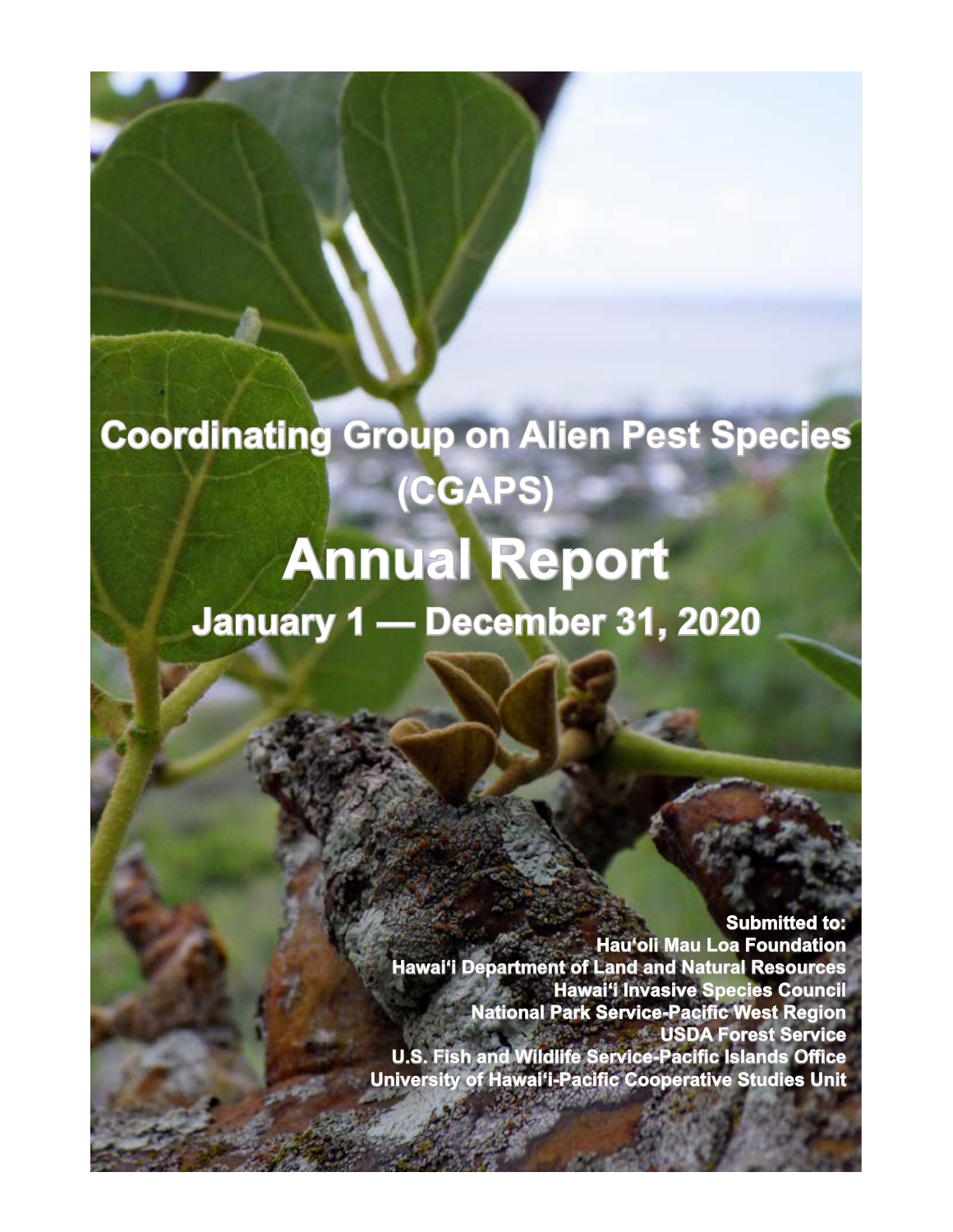# Introduction

#### **Acronym Index**

BIISC: Big Island Invasive Species Committee CGAPS: Coordinating Group on Alien Pest Species DAR: DLNR Division of Aquatic Resources DLNR: Department of Land and Natural Resources DOFAW: DLNR Division of Forestry and Wildlife HCAF: Hawaiʻi Conservation Alliance Foundation HDOA: Hawaiʻi Department of Agriculture HIBP: Hawaiʻi Interagency Biosecurity Plan HMLF: Hauʻoli Mau Loa Foundation KISC: Kauaʻi Invasive Species Committee LFA: Little Fire Ant MISC: Maui Invasive Species Committee MoMISC: Maui-Molokaʻi Invasive Species **Committee** NPS: National Park Service OISC: Oʻahu Invasive Species Committee PIO: Public Information Officer RCUH: Research Corporation of the University of Hawaiʻi ROD: Rapid ʻŌhiʻa Death TNCH: The Nature Conservancy of Hawaiʻi CTAHR: University of Hawaiʻi-College of Tropical Agriculture and Human Resources ORS: University of Hawaiʻi-Office of Research **Services** PCSU: University of Hawaiʻi-Pacific Cooperative Studies Unit UH: University of Hawaiʻi UHF: University of Hawaiʻi Foundation USDA APHIS: U.S. Department of Agriculture-Animal and Plant Health Inspection Service USDA FS: U.S. Department of Agriculture-Forest **Service** USFWS: U.S. Fish and Wildlife Service

VIDA: Vessel Incidental Discharge Act

#### **Overview of CGAPS**

 Two significant reports (NRDC TNCH 1992; OTA 1993) found that Hawaiʻi had the nation's worst invasive species problem due to gaps in prevention, detection, and control programs. These reports



**COORDINATING GROUP ON ALIEN PEST SPECIES** 

concluded that increased communication, cooperation, and public participation could help close these gaps. In 1997 the Coordinating Group on Alien Pest Species, "CGAPS", (pronounced "C-GAPS") formed as a partnership of agencies and nongovernmental organizations working together to close the gaps in Hawaii's biosecurity programs.

 CGAPS staff organizes quarterly meetings to facilitate communications and networking between the agencies and non-governmental organizations that work on invasive species, while the Steering Committee focuses on strategy toward the vision, "*Hawaii's natural environment, agriculture, economy, and the health, lifestyle, and culture of its people are protected from the impacts of invasive species.*"

 CGAPS has five grant-funded staff employed through the Research Corporation of the University of Hawaiʻi (RCUH): Andrew Porter, Aquatic Legal Fellow; Stephanie Easley, Terrestrial Legal Fellow; Ambyr Mokiao-Lee, Statewide ROD Outreach Coordinator; Kailee Lefebvre CGAPS Planner; and Christy Martin, Program Manager/Public Information Officer. Visit [www.cgaps.org](http://www.cgaps.org) for more information, including contact information for staff.

*The CGAPS mission is to coordinate and catalyze action among government and non-government partners to prevent and manage invasive species in Hawai'i, as well as communicate key issues to the public.*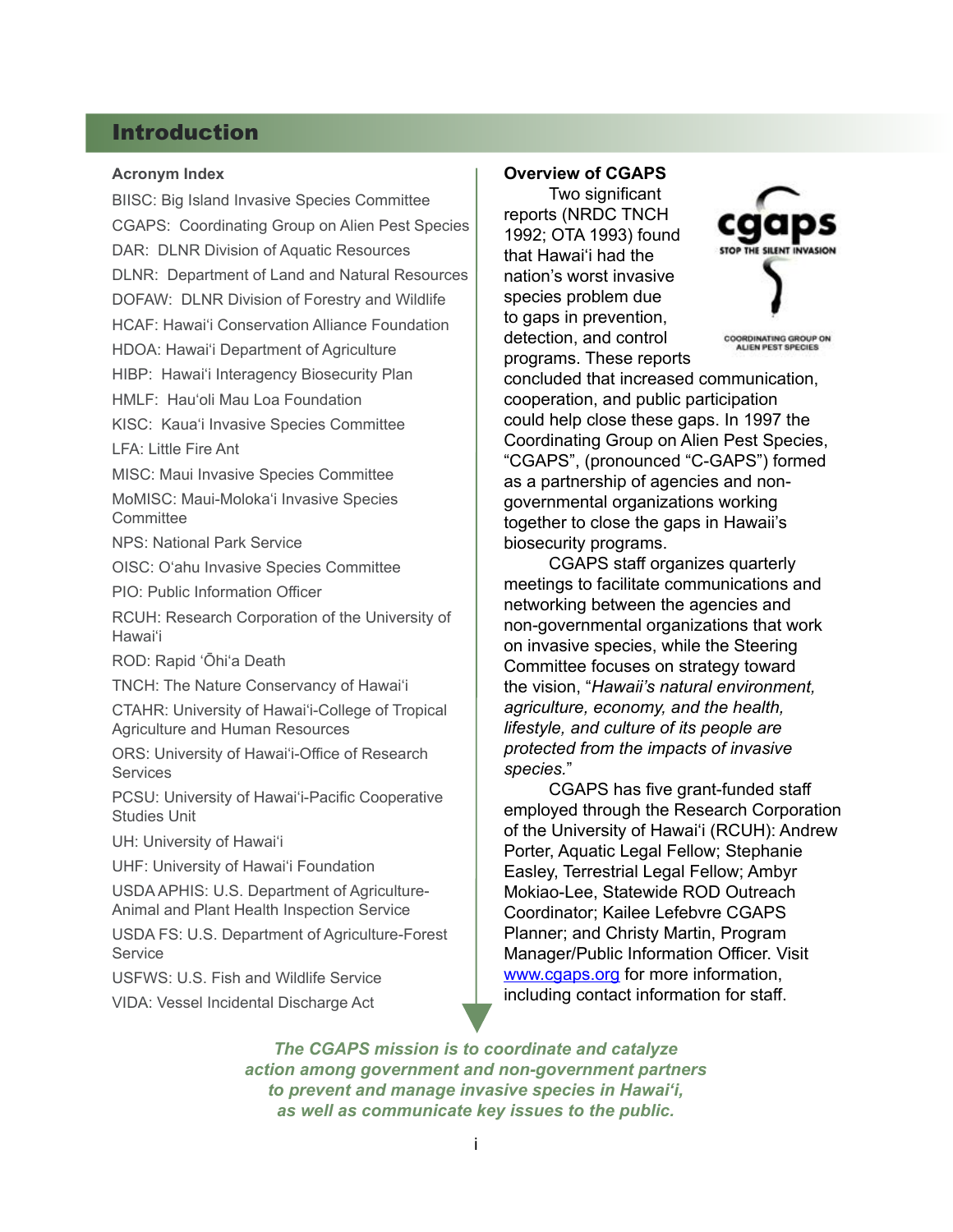# Acknowledgement of CGAPS Support

 With brand new strategic plans for CGAPS, the Hawai'i Invasive Species Council (HISC), and Rapid 'Ōhi'a Death (ROD), we thought we had 2020 well-planned. Instead, we found ourselves thankful that we could work safely from home, mostly thankful for the wonders of videoconferencing, and longing for the luxury of working face-to-face.

 The cover image of a wiliwili tree overlooking Niu Valley on O'ahu is a sign of hope and a celebration of careful science. Fifteen years ago, wiliwili were under siege by an invasive gall wasp that had hitchhiked to Hawai'i and imperiled this native tree. It was science that saved the wiliwili, and it is a fitting symbol for our times. For excellent leadership during this difficult year, mahalo to the CGAPS Steering Committee and Chair Kevin Hoffman, Chair Emeritus Mark Fox, and Deputy Chair Benton Pang. Mahalo also to the HISC staff for collaboration in moving the HISC & CGAPS 2025 Strategies forward.

 The CGAPS staff and projects are supported through grants, and we are deeply grateful for this support. Mahalo to Hau'oli Mau Loa Foundation, HISC, National Park Service (via HPI CESU agreement #P17AC01216 Mod2), USDA Forest Service (Department of Land and

#### **CGAPS Steering Committee**

Hawaiʻi Department of Agriculture

Hawaiʻi Department of Land and Natural Resources (Division of Aquatic Resources and Division of Forestry and Wildlife)

Hawaiʻi Conservation Alliance Foundation

Hawaiʻi Invasive Species Council

The Invasive Species Committees of Hawaiʻi

U.S. Department of Agriculture (Animal and Plant Health Inspection Service and U.S. Forest Service)

U.S. Department of Commerce-National Oceanic and Atmospheric Administration

U.S. Department of Defense-Naval Facilities Engineering Command Pacific

U.S. Department of Homeland Security-Customs and Border Protection

U.S. Fish and Wildlife Service

University of Hawaiʻi-College of Tropical Agriculture and Human Resources

Natural Resources-DOFAW pass-through), and the U.S. Fish and Wildlife Service for financial support of CGAPS and its projects this past year.

 CGAPS core funds were administered by the University of Hawai'i at Mānoa (UH) and the University of Hawai'i Foundation (UHF) through the Pacific Cooperative Studies Unit (PCSU). The Hawai'i Conservation Alliance Foundation and the O'ahu Economic Development Board also served as fiscal sponsors for some CGAPS projects, and we are grateful to each for this help.

 Funding for the Legal Fellows program was administered by UHF with the help of Professor of Law Denise Antolini and Pamela Taura, a treasured partnership. Funding for some ROD Strategic Response projects were administered by UHF through the UH College of Tropical Agriculture and Human Resources (UH CTAHR), and thank you to Drs. Mike Melzer and J.B. Friday for their leadership.

 In-kind support is also appreciated and integral to our work. Mahalo to the UH Department of Botany for office space for the Program Manager, Planner, and ROD Statewide Outreach Coordinator. We look forward to a time when we can return to the office, meet in person, and have those "water cooler moments".

 Finally, thank you to PCSU Director Emeritus Dr. David Duffy, Director Dr. Shaya Honarvar, and the PCSU staff, to Jung Song and Sylvia Flores of UHF, and the Research Corporation of the University of Hawaiʻi. Mahalo nui loa!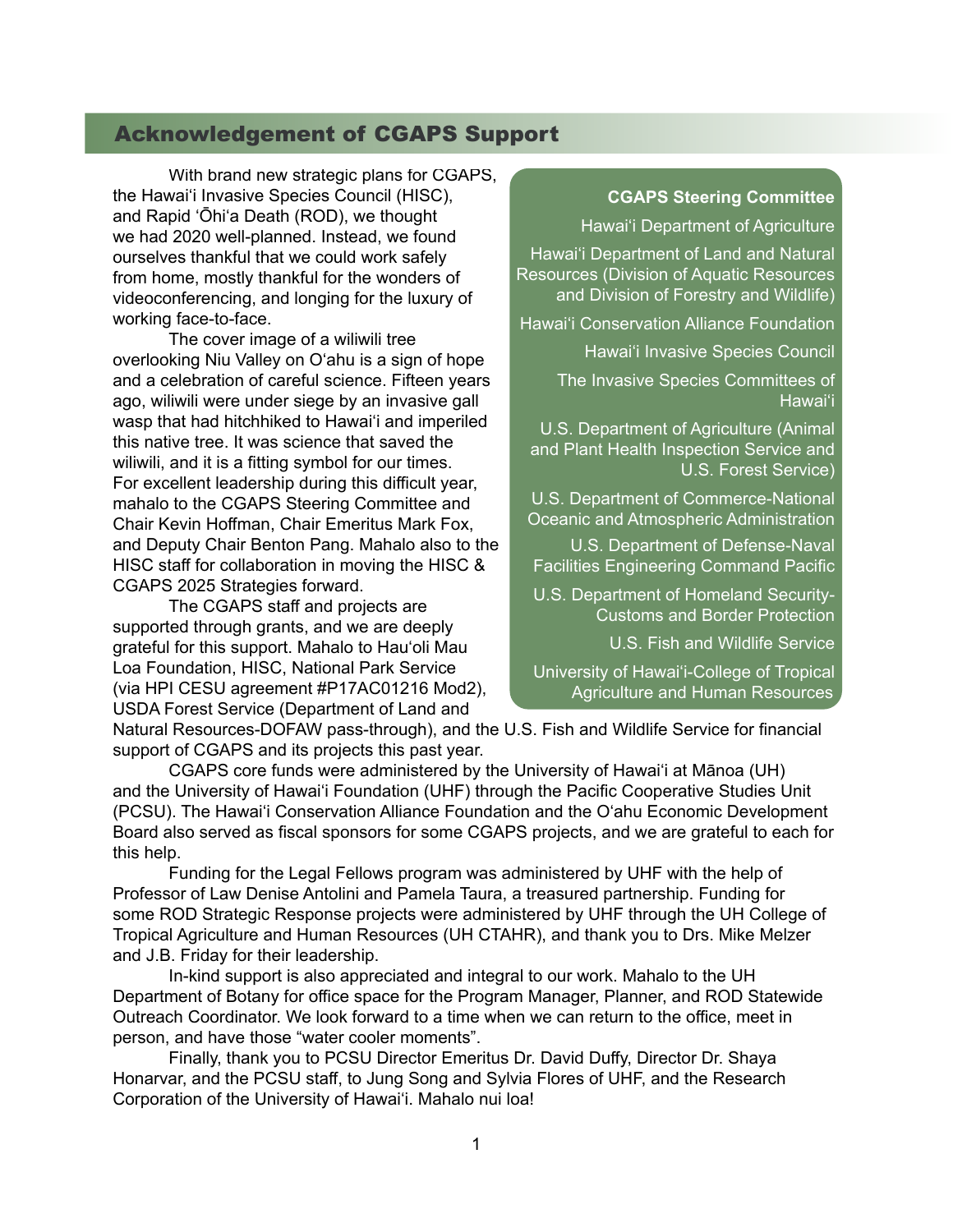# HISC & CGAPS 2025 Strategy Progress

This was the first year implementing the new 2025 [Stragegy.](https://www.cgaps.org/wp-content/uploads/HISC-CGAPS-2025-Strategies-final-compressed.pdf) Working groups were formed for seven of the ten Strategies, and each of the working groups are chaired by a lead agency participant, and organized by staff from HISC and CGAPS. Highlighted bullets are primarily CGAPS-oriented progress on Key Actions.

#### **Strategy 1: Prevention & early detection/raid response for new terrestrial invasions**

Objective: Keep Hawaii's top invasive species threats from arriving and establishing in the state, by identifying and addressing high-risk pathways and major modes of introduction, and by improving early detection/rapid response.

**Lead/Chair:** HDOA. Organizational and communications support by Stephanie Easley for CGAPS and Leyla Kaufman for HISC. Three working meetings were held.

- HDOA, HISC, and other partners collaborate on generating a non-regulatory Hawai'i Prevention Priority List to guide prevention and rapid response.
	- Led by HDOA, a list of [prevention](https://www.cgaps.org/wp-content/uploads/HI-Prevention-Priority-List_non-regulatory.pdf) species was produced. The Prevention and ED/RR working group is considering how or whether that list can be effectively used to guide pathway risk and gap assessments, or if this initial list should be treated as a living document that is revised to efficiently measure the prevention efforts in Hawai'i.
- Assess capacity to detect, mitigate and/or treat each species on the Hawai'i Prevention Priority List, including procedures, training, and technology.
	- $\circ$  The working group is assessing if the initial Hawai'i Prevention Priority List described above captures the species which would be effective for conducting the type or pathway risk and gap analysis that is needed to begin assessing capacity and needs. Efforts in 2021 will focus on addressing the use of the list as a tool, or if an alternate method would be more efficient and effective (such as identifying the top commodity types and/or source regions to assess detection and response capacity needs).
- Conduct risk analyses and risk assessments along known and high potential pathways for invasive species introductions.
	- CGAPS contracted CABI to research and post to the Invasive Species Compendium peer-reviewed documentation of six high-risk species that are not yet present in Hawaiʻi. For details, see the HMLF Projects section.
- Address regulatory gaps for terrestrial invasive species in Hawai'i to address high-risk pathways and other modes of introduction.
	- CGAPS staff assisted HDOA in working to revise and update the Noxious Weed Seed Administrative Rules and Species List (Chapter 4-67 HAR) and the Noxious Weed Administrative Rules and Species List (Chapter 4-68 HAR). The working group established a task group to utilize members' expertise and identify other appropriate experts to create accurate species lists and effective regulations to prevent the introduction and spread of the high-risk invasive species.
- Continue to support adoption and implementation of Myrtaceae import restriction (domestic and foreign) and apply this approach for the protection of additional key native and economically important plant species.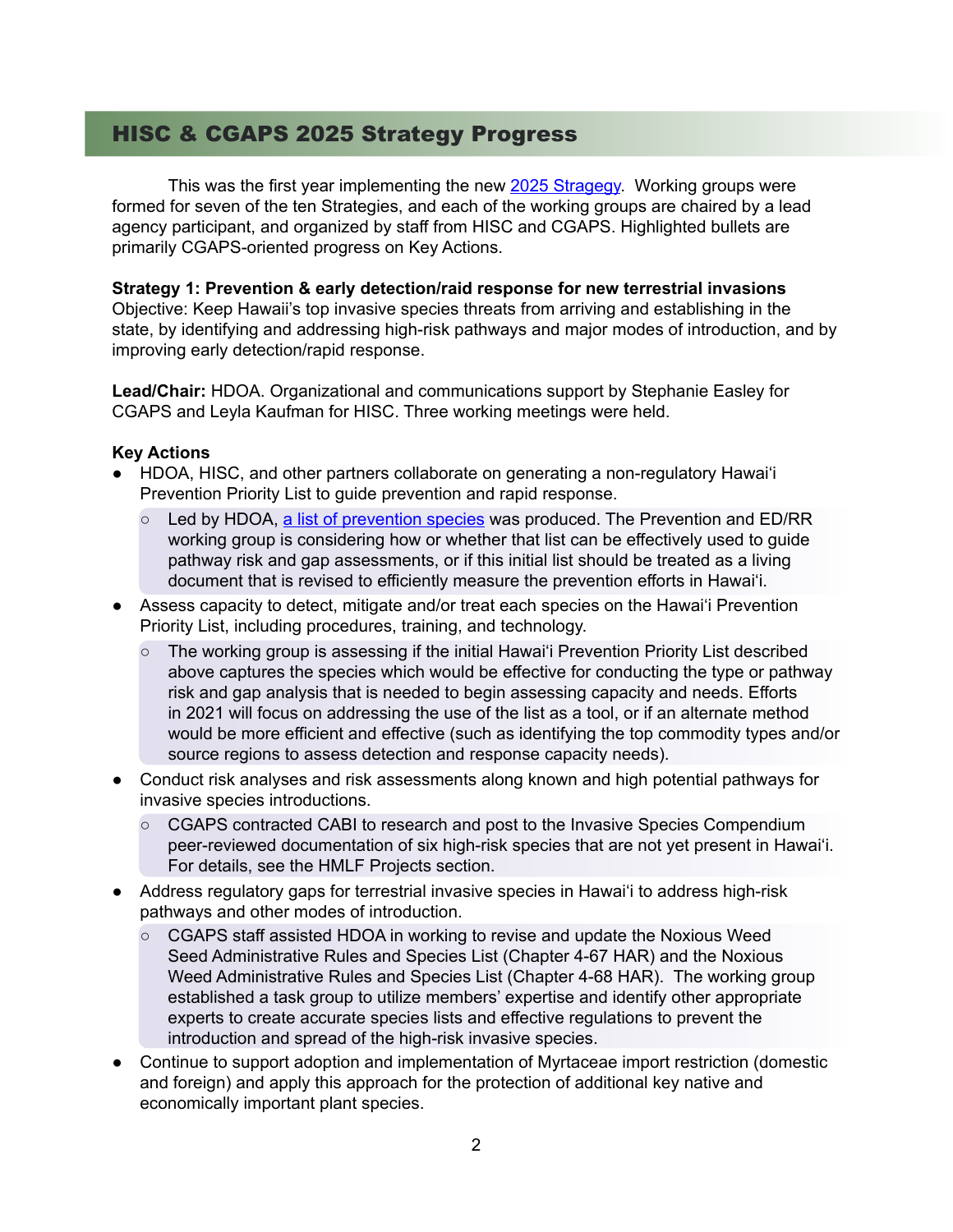- CGAPS staff continued to support the enactment of domestic and foreign import restrictions of myrtle family plants and cut flowers into Hawai'i by drafting and coordinating outreach and communication pieces urging Governor Ige to sign the domestic import restriction, which he did in May, 2020.
- Staff also participated with DLNR DOFAW and HDOA in calls with USDA APHIS on the petition to restrict the foreign importation of myrtle family plants (for planting), which is still in rulemaking. The final piece, restricting the importation of myrtle family cut flowers, has not yet been published for public comment.
- CGAPS continued to work towards state and federal import restrictions on a list of plants that are high-risk of being invasive and are not known to occur in Hawai'i. Through a contractor, risk data has been collected for more than 20 plant species, and NAPPRA (Not Approved Pending Pest Risk Analysis) petitions have been drafted. More information on the Invasive Plant Prevention/NAPPRA is in the HMLF Projects section.
- Fund and fill key positions listed in the HIBP to enforce existing and new Administrative Rules and Hawai'i Revised Statutes. [link to Obj 6]
- Support HDOT to make the Mamalu Poepoe airports pilot project permanent to enhance monitoring and detection of the Federal Aviation Administration approved list of invasive species (disease spreading mosquitoes, fire ants, coconut rhinoceros beetle, and Africanized bees). [link to Obj 2]
- Identify and provide Best Management Practices (BMPs) for reducing pest risk at critical control points in systems, such as airports, harbors, and procurement contracts.
- Strengthen early detection and rapid response (ED/RR) capacity on each island for regulatory agencies and partnership projects, including mobilizing species-specific teams for high-risk terrestrial incursions.
	- Continued to support pest reporting via the State Pest Hotline and online reporting, and public outreach/engagement to report new pests, collect and submit ants for ID, and other ED/RR priorities.
- Support HDOA in implementing transitional inspection facilities and opportunities to inspect other high-risk commodities.
- Support HDOA to promote and achieve clean nursery operations (e.g., treatment requirements, incentives). [link to Obj 2 & 7]
	- Through PCSU, CGAPS coordinated and drafted a grant submitted for USDA PPA
	- 7721 funds for an outreach and pest BMPs program for nurseries statewide in partnership with ISC outreach specialists and Plant Pono program
- Maintain and strengthen the Pest Risk Committee and other mechanisms for federal and state agencies to share data, effective practices, lessons learned and informal observations.
	- The Hawai'i Risk Assessment Committee (HIRAC) continues to meet and be a valuable way for regulatory agencies to share sensitive information across jurisdictions.
- Track and report annually on status of



*The reorganization of the HISC Working Groups in 2020 resulted in a much larger Prevention working group to advance the 2025 HISC & CGAPS Strategy on Prevention and ED/RR.*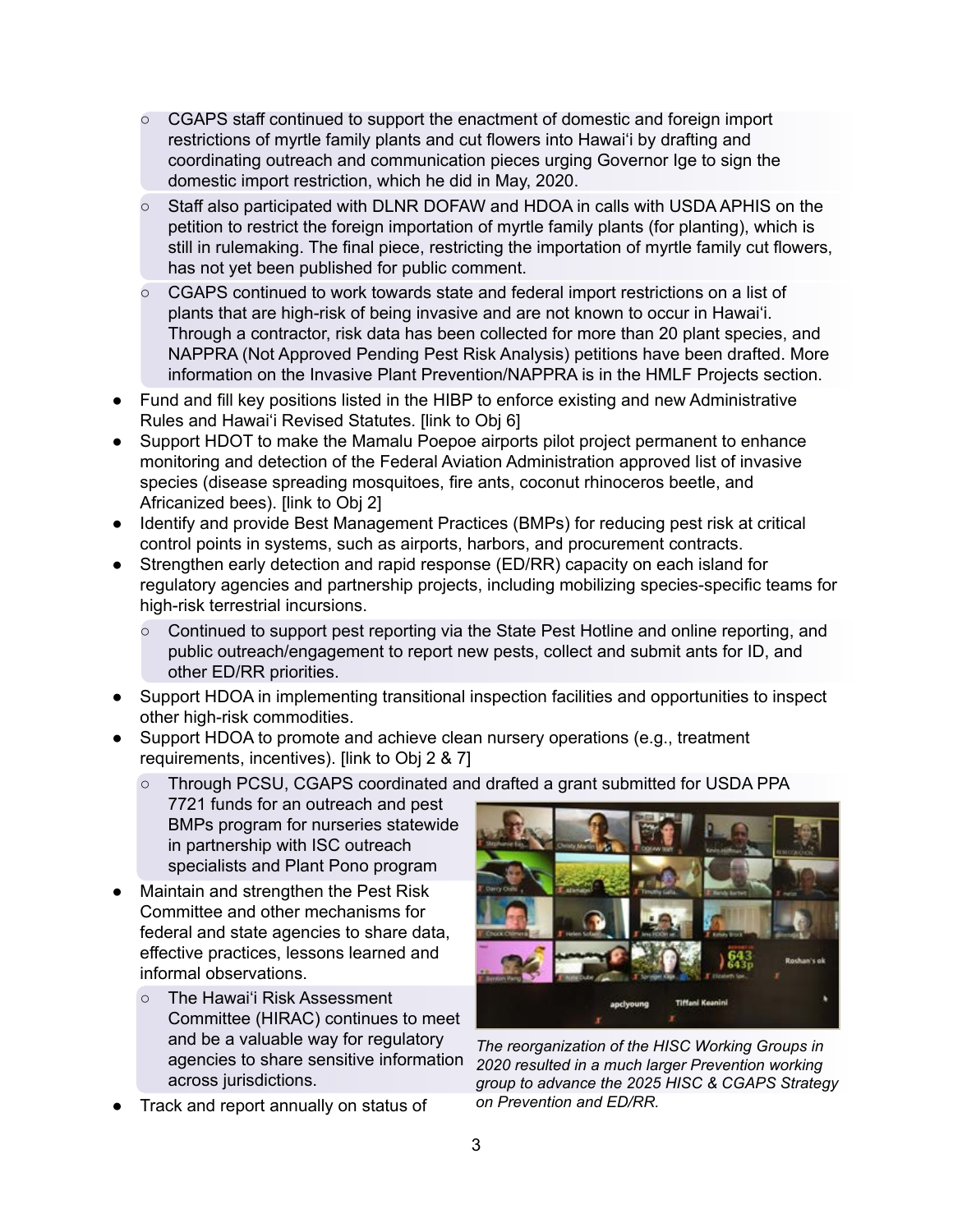Hawai'i Priority Prevention List species (e.g. not established, prevented at source; detected & intercepted, established). [link to Obj 2]

# **Strategy 2: Inter/Intra-island movement of terrestrial invasive species**

Objective: Keep Hawaii's top invasive species threats from spreading within Hawai'i (inter- and intra-island), by identifying and addressing high-risk pathways and major modes of introduction and spread, and by improving early detection/rapid response for new populations.

Lead/Chair: HDOA. Organizational and communications support by Stephanie Easley for CGAPS and Leyla Kaufman for HISC. The working group for Strategies 1 and 2 are combined to maximize HDOA and other partners' participation and develop projects that address both the prevention and intra-State spread of high risk invasive species.

# **Key Actions**

- HDOA, HISC and other partners collaborate on generating a Hawai'i Limited Distribution Priority List of high-impact localized invasive species to address inter-island and intra-island movement.
	- $\circ$  Led by HDOA, a list of [species](https://dlnr.hawaii.gov/hisc/files/2020/05/HI-Limited-Distribution-List_non-regulatory.pdf) was produced. As with the Hawai'i Prevention Priority List, the Prevention and ED/RR working group is considering how or whether the Limited Distribution Priority List can be effectively used to measure and guide efforts to prevent inter- and intra-island spread of terrestrial invasive species within Hawai'i.
- Include an assessment of the Hawai'i Limited Distribution Priority List to support HDOA in developing and executing a clean nursery program that reduces inter/intra-island movement of invasive species. [link to Obj 1]
- Conduct risk analyses and assessments to identify and prioritize pest pathways and highrisk gaps for movement of terrestrial invasive species within Hawai'i.
- Identify and implement cost-effective tools, technologies, and methods that improve management of priority pathways by state agencies and private companies.
	- $\circ$  CGAPS continued to support a project that would use HMLF funds to contract an LFA detector dog and provide handler training for staff. More information can be found in the HMLF Projects section.
- Clarify HDOA authority and determine capacity needed to assess and inspect high-risk nonagricultural commodities and cargo and develop voluntary initiatives to mitigate risk.
- Work with ISCs to increase County support for prevention and rapid response of invasive species not known to occur on their island(s). [link to Objective 6]
- Support HDOT implementation and 2022 update of the Statewide Noxious and Invasive Pest Program Strategic Plan in cooperation with public and private stakeholders.
- Create standardized contract language for BMPs to minimize the spread of invasive species and incorporate into contracts by state agencies and other partners.
- Promote the use of the State Pest Reporting System. [link to Objective 7]
- Track and report annually on status of species on the Hawai'i Limited Distribution Priority List (e.g. prevented at source, detected & removed, established, other).

# **Strategy 3: Aquatic biosecurity**

Objective: Prevent the introduction and spread of aquatic non-native (ANS) into, between, and around the Hawaiian islands, by reducing species movement through ballast water, biofouling, intentional import and release, and unintentional modes of introduction.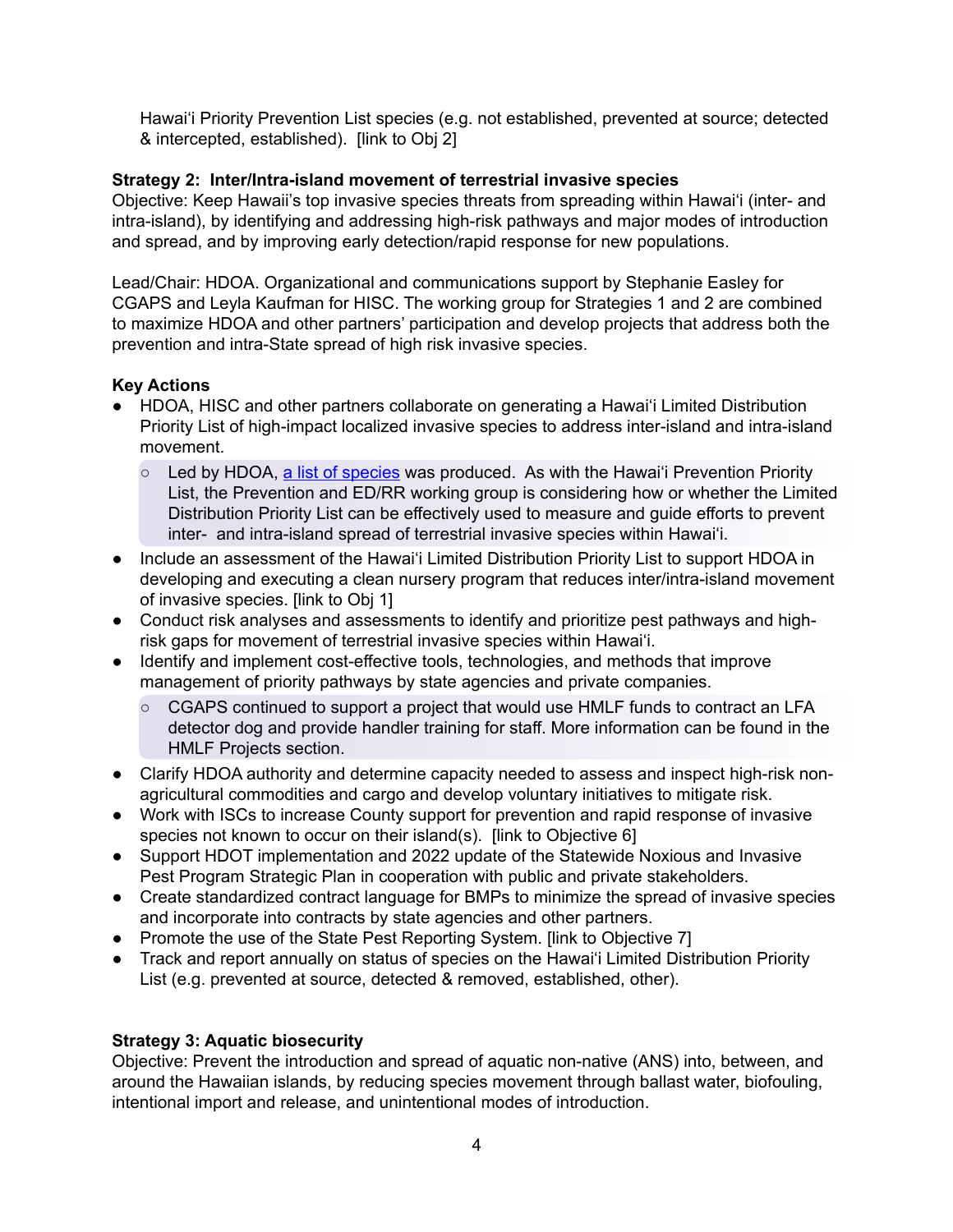Lead/Chair: DLNR DAR. Support: Andrew Porter for CGAPS, Chelsea Arnott for HISC. Two working group meetings were held.

- Conduct risk assessments to identify and prioritize aquatic pest pathways and risks into and within Hawai'i.
- Develop aquatic rapid response plans to address high-risk vessels.
- Establish a vessel inspection program in Hawai'i harbors with the maritime industry and government partners, including a framework to co-regulate commercial vessels related to ANS as incidental discharges regulated under VIDA.
- Develop framework and associated rules to manage ANS risks from non-commercial vessels (those not exempted and not covered under VIDA).
- Fund and establish an aquatic biosecurity team to perform vessel ballast water and biofouling risk assessments within Hawai'i. [link to Obj 6]
	- CGAPS staff worked with DLNR DAR, HISC, HDOT Harbors, and others to draft a bill for general funds to support a team of ten. However, [SB](https://www.capitol.hawaii.gov/Archives/measure_indiv_Archives.aspx?billtype=SB&billnumber=2935&year=2020) [2935](https://www.capitol.hawaii.gov/Archives/measure_indiv_Archives.aspx?billtype=SB&billnumber=2935&year=2020) died with many other bills when the legislature shut down due to the pandemic.
	- CGAPS staff took the lead in developing and submitting appropriations requests on VIDArelated issues and worked with DAR partners to include appropriations language in DLNR's submittals.



*Senate Bill 2935 SD1, a bill to support a ballast water and bioufouling team funded by general funds had successfully passed hearings in the Senate and had crossed over and passed first reading in the House before the legislature shut down.* 

- Identify and implement tools, technologies, and methods that improve detection and/or management of priority species and pathways. [link to Obj 1 & 2]
	- CGAPS staff supported DLNR DAR in planning and soliciting partner assistance in recovering monitoring units placed in and around Honolulu Harbor, and in identifying the fouling species and their origin.
	- $\circ$  Contracting for testing in-water cleaning technologies was placed on hold, although CGAPS staff continued to work with national partners to assess the types of technology that would be the highest priority for testing. More on this project in the HMLF Projects section.
- Increase awareness of key private stakeholders of their role and opportunities to help address aquatic invasive species introduction and spread. [link to Obj 7]
	- With the help of HISC staff, CGAPS and DLNR DAR staff presented an analysis of proposed EPA rules in a virtual Brown Bag with questions and answers available through Zoom and YouTube. Maritime companies and partner agencies were encouraged to attend, and several comments and questions came from local maritime company represenatatives.
- Research and develop a list of high-risk aquatic animals and prohibit their introduction to Hawai'i.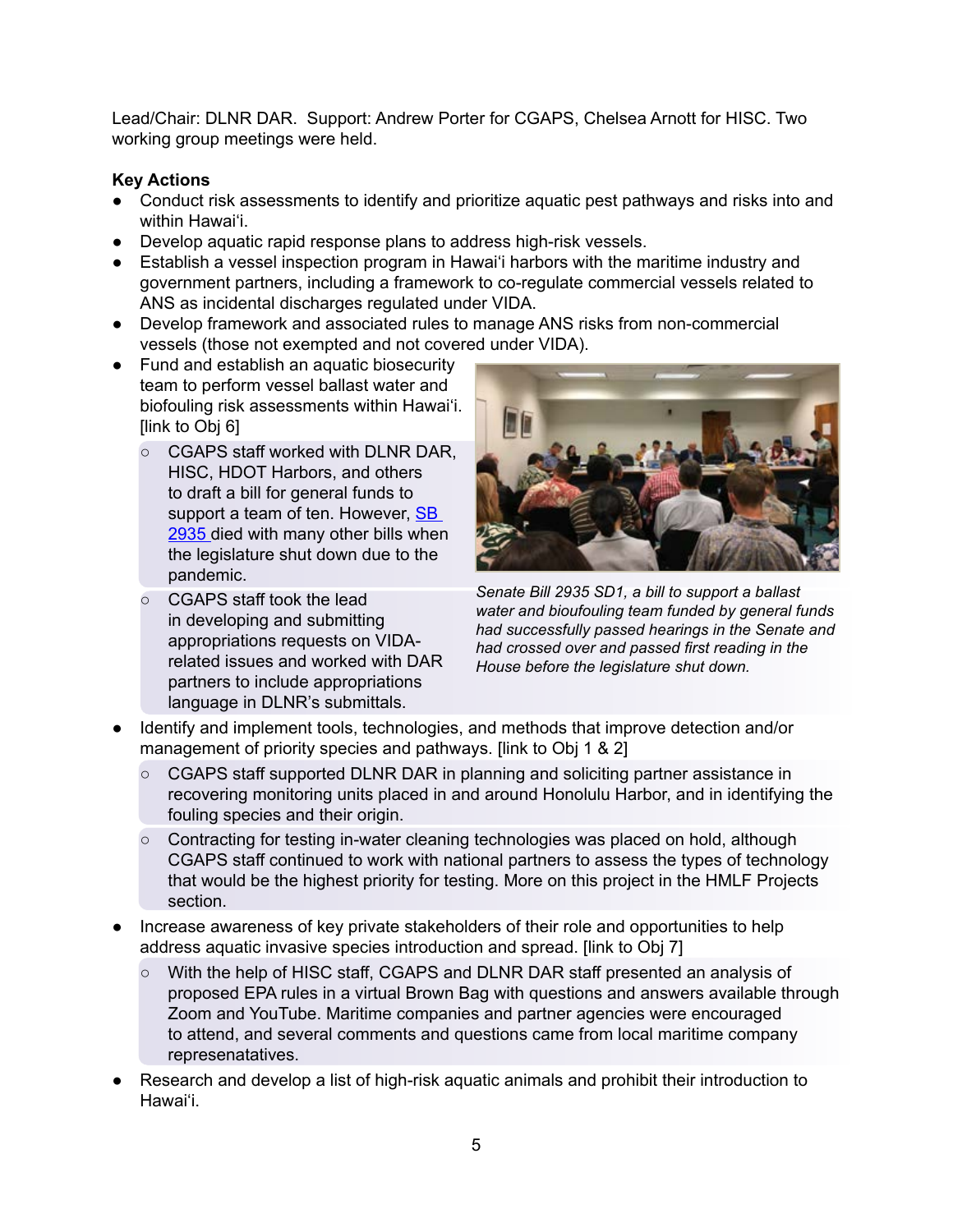- DLNR DAR and CGAPS staff selected a short list of priority aquatic animal species to petition the Board of Agriculture for listing as prohibited species. DLNR DAR staff are compiling risk assessments and drafting an initial petition for 2021.
- Establish a baseline for aquatic biosecurity and initial measures for tracking effectiveness at preventing introduction and spread of ANS.
	- The working group participants shared updates and plans for genetic and species databases for their own agencies, but meetings have been valuable for strengthening this work that could become the baseline for marine and estuarine species in Hawai'i.

# **Strategy 4: Large-scale control of high-impact invasive species**

Objective: Implement at least one new large-scale control or eradication project for an invasive species population with highly significant ecological, economic, and/or health impacts in Hawai'i, and build momentum for action on other widespread high-impact species (e.g. mosquitoes, rats, marine algae).

Lead/Chair: DLNR. This Strategy does not yet have a working group. However, existing largescale control projects are moving forward with CGAPS and/or HISC staff participation.

- Identify and prioritize at least five established invasive species (aquatic or terrestrial vertebrates, invertebrates or plants) with populations that have highly significant ecological, economic and/or health impacts and where large-scale projects could be implemented in the next 10 years (e.g. mosquitoes, rodents, marine algae).
- Research and identify tools, technologies, and methods that are proven effective (or have high potential) for large-scale control or eradication of at least three priority invasive species by 2021.
- Select first pilot/demonstration large-scale eradication project and identify political, regulatory, funding, social, cultural, and other barriers/opportunities to implementation with possible ways to reduce barriers and leverage opportunities.
	- A few large-scale control projects organized by other groups are moving forward according to their resources and opportunities. CGAPS and HISC staff are engaged in the working groups for several of these projects.
- Develop and implement a model community engagement plan (BMP) for the first large scale control or eradication project(s) and make it available for future large-scale projects. [link to Obj 7]
	- CGAPS and HISC staff continued to participate in the community engagement planning process for the *Birds, Not Mosquitoes* project.
- Work with partners to implement at least one large-scale project and initiate planning



*A series of talks by the multi-agency/NGO Birds, Not Mosquitoes project at the Hawai'i Consevation Conference focused on the dire situaiton of native forest birds and their shrinking habitat due to climate change and the incursion of mosquitoes carrying avian malaria. Nearly 100 people attended and the majority of dialog and comments were positive.*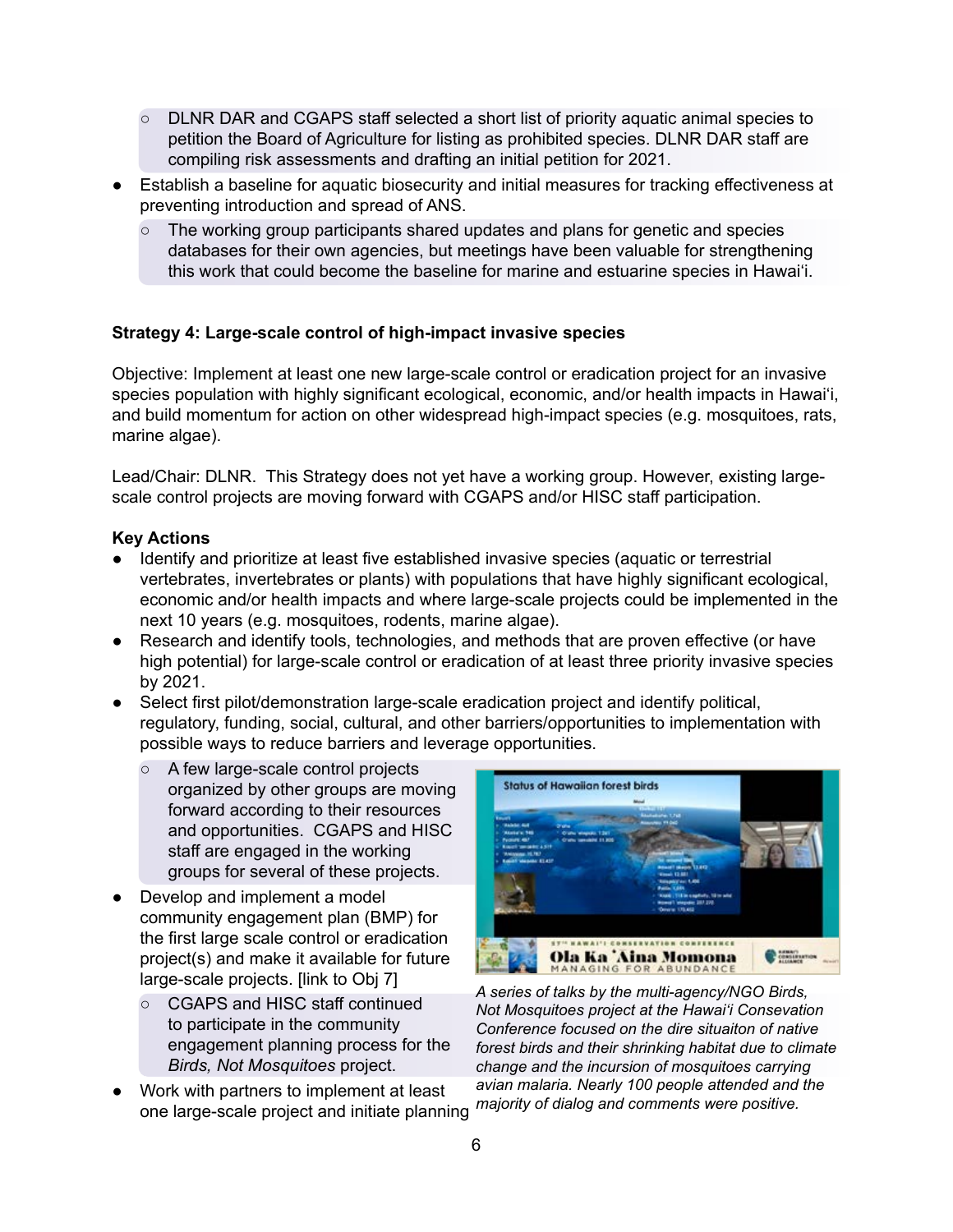for at least one more.

- Ensure the large-scale impact is sustained, including regular monitoring and follow-up. [link to Obj 6]
- Assist lead agencies to evaluate the large-scale project(s), including model community engagement, evaluation and follow-through.

# **Strategy 5: Pacific regional biocontrol center**

Objective: Increase the capacity and scope of biocontrol work in Hawai'i by creating a Pacific regional biocontrol center with planning for new facilities, base funding, and core staff in place. With existing capacity, release biocontrol agents for at least three top priority established invasive species and annually assess, prioritize, and advance critical biocontrol projects.

Lead/Chair: HDOA. Support: Christy Martin and Kailee Lefebvre for CGAPS, Chelsea Arnott for HISC. Monthly partners teleconference meetings have been held since January 2020.

- Build a broad coalition to support the building and longterm maintenance of Pacific regional biocontrol facilities that can test potential classic biocontrol organisms across different taxonomic groups.
	- Momentum built with Governor Ige's 2018 [Western](https://westgov.org/resolutions/article/wga-policy-resolution-2019-06-biosecurity-and-invasive-species-management) Governors [Biosecurity](https://westgov.org/resolutions/article/wga-policy-resolution-2019-06-biosecurity-and-invasive-species-management) Initiative led to the first coalition meeting with partners in January 2020 spearheaded by HISC staff, which included site visits to the facilities at USDA ARS PBARC, USDA Forest Service, and HDOA. Ongoing monthly meetings are organized and hosted by HISC staff.
- Develop a feasibility assessment for raising capacity of new Pacific regional biocontrol facilities for Congressional delegates and agency use.
	- On behalf of the coalition, CGAPS staff took the lead in developing and submitting appropriations requests on planning Pacific Regional biocontrol facilities, language that DLNR also submitted. CGAPS and partners worked with staff from Hawaii's Congressional *and the limited number and types*  offices to provide information, and language supporting this Strategy passed with the FY 21 Omnibus Appropriations in December (see Div. A, [pgs.](https://docs.house.gov/billsthisweek/20201221/BILLS-116RCP68-JES-DIVISION-A.pdf) 5, 12).



*Pacific regional biocontrol project partners visited the HDOA biocontrol facility on O'ahu. Parts of the facility are no longer functional of ongoing projects do not meet the demand for sustainable pest management tools.* 

- Identify and secure lines of potential funding, site(s) and designs for climate-resilient containment facilities, including options for natural hazard mitigation. [link to Obj 6]
- Maintain and develop new regional and international partnerships to strengthen regional biocontrol capacity and success of exploration missions.
	- Plans to use regional conferences to discuss the initiative and strengthen partnerships were disrupted or placed on hold. FY 21 Omnibus language (Div. A, pgs. 5 and 12) could help address this.
- Secure funding and increase biocontrol staff for both state and federal biocontrol projects. [link to Obj 6]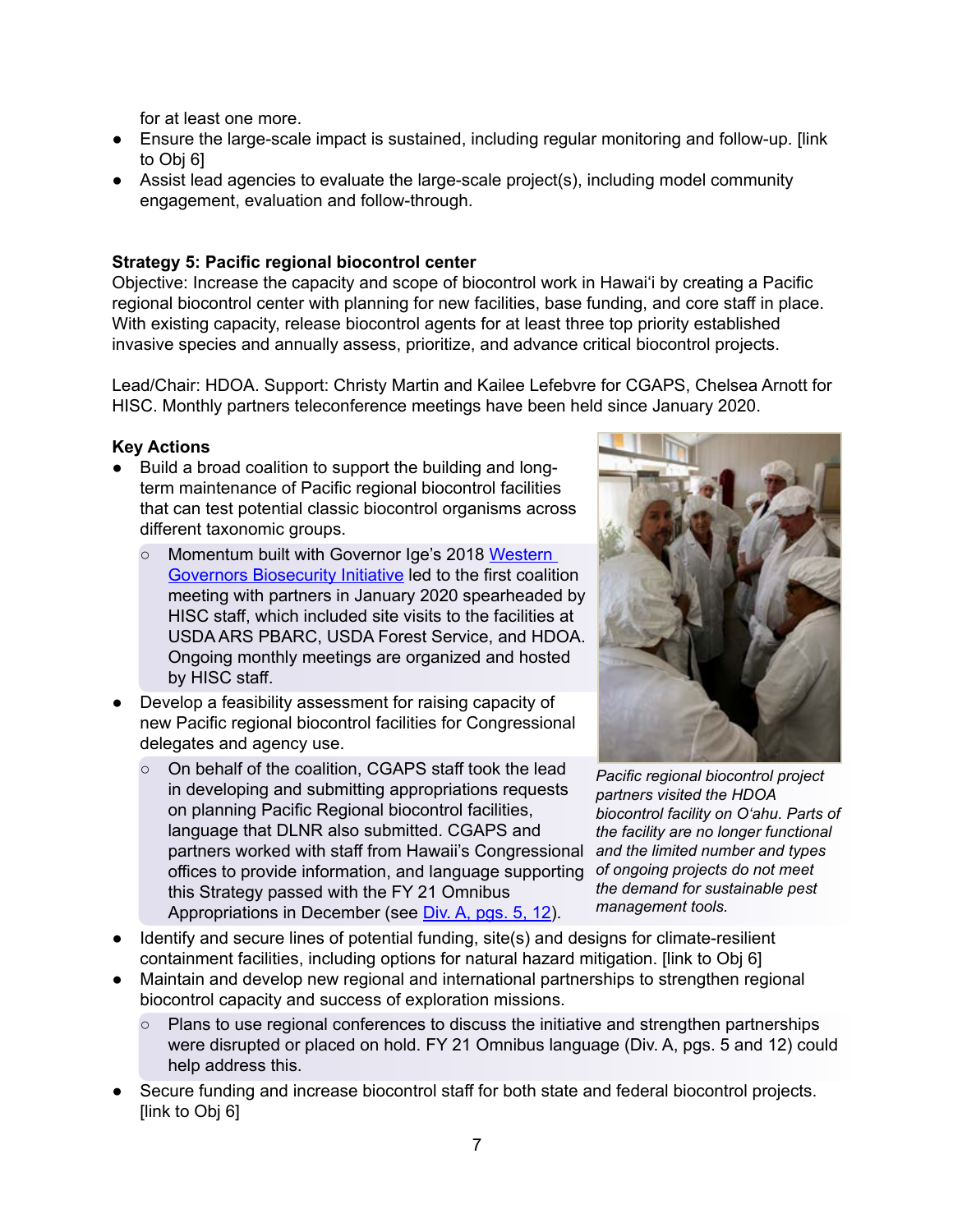- Test at least eight biocontrol agents, and release five by 2025.
- Evaluate and harmonize the biocontrol regulatory process for greater efficiency.
- Build and maintain public support for 21st century biocontrol practices. [link to Obj 7]
	- CGAPS and DLNR DOFAW staff continued to improve the only current Hawai'i biocontrol information website and planned the production of an explainer video on classical biocontrol.
- Measure effectiveness of released biocontrol agents over time ( $>5$  years) and track the number of biocontrol agents in pipeline and released annually.

# **Strategy 6: Increased and diversified funding for invasive species priorities**

Objective: Increase & diversify funding for invasive species priorities to secure at least \$100M annually through county, state, federal, regional, and private sources, including \$90M for operational and personnel requirements and \$10M for essential facilities (in support of other Strategies).

Lead/Chair: HISC. Support: This Strategy does not yet have a working group. Instead, HISC and CGAPS staff continued to discuss how to move forward, knowing that state and county funds are not likely to be available until the pandemic and economic situations are addressed.

- Work with a diverse group of advocates to increase State general funds to DLNR, HDOA, UH, HDOH and HDOT for implementing HIBP actions (e.g. staff, electronic databases, adopting new technologies).
- Secure additional HISC project funding to support specific critical new initiatives in the HIBP and 2025 Strategy, including risk assessments.
- Secure a funding mechanism (public and/or private) to provide at least \$1 million annually for emergency response to new terrestrial or aquatic incursions.
	- At the request of National Invasive Species Council staff, CGAPS and HISC staff provided information on state invasive species response funding mechanisms and the lack of dedicated ED/RR funds and decision structure.
	- CGAPS staff worked with West coast partners to increase the number of Appropriations requests for Congress to initiate the new Coastal Aquatic Invasive Species Mitigation Grant Program and Mitigation Fund authorized with the passage of VIDA in 2018. The fund was established (but not funded) with the FY 21 Omnibus [\(Div.](https://docs.house.gov/billsthisweek/20201221/BILLS-116RCP68-JES-DIVISION-B.pdf) B pg. 21)
- Increase annual support from all four counties to ensure stable and effective Invasive Species Committees (ISCs), ROD response and other priority invasive projects.
- Double private discretionary funding to support CGAPS' ongoing and new invasive species initiatives. (estimated at \$700K per year). [link to Obj 10]
- Build a relationship with visitor industry decision-makers and develop mutually beneficial projects.
	- $\circ$  A 2021-2022 CGAPS project funded by HMLF will seek to engage the Hawai'i Tourism Authority (HTA), Hawai'i Departmet of Transportation-Airports, USDA APHIS, HDOA, and a private contractor to develop and install an interactive biosecurity learning display at the Daniel K. Inouye International Airport.
- Investigate existing and new lines of federal funding for invasive species work.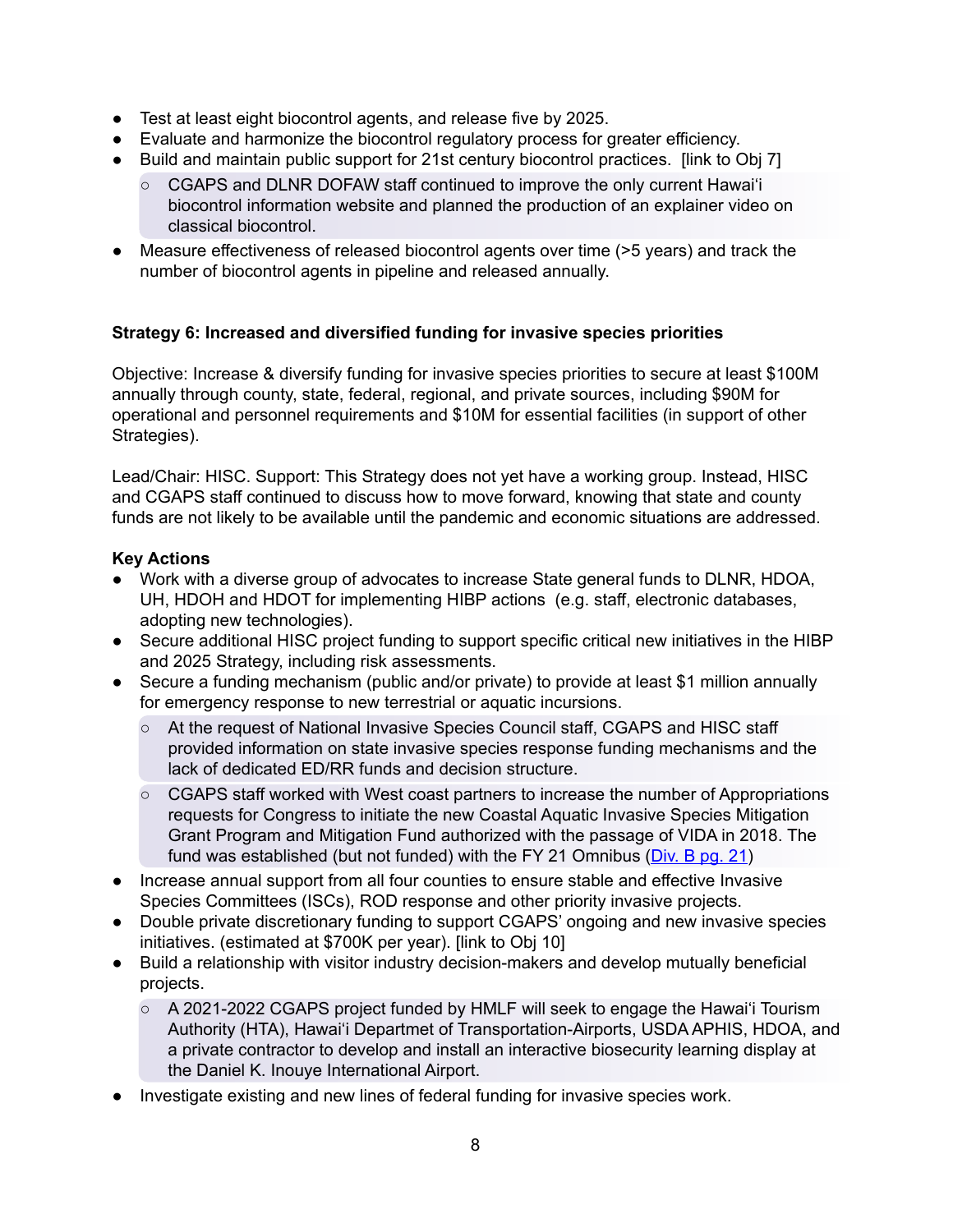- The projected reduction in state funds for the Invasive Species Committees in FY21 and beyond became a focus for CGAPS staff. Several grant opportunities were identified, and CGAPS staff submitted a proposal for federal farm bill funds to support outreach to the nursery industry by the ISCs statewide, securing \$96,155 for the project through the USDA Plant Protection Act's Section 7721 program (formerly known as the Farm Bill).
- Identify invasive species management as a priority use for DLNR's forest carbon offset program and secure annual commitment in addition to annual appropriations to HISC funds and Watershed Partnership Program Grants.
- Secure capital funding for essential facilities. [link to Obj 5]
- Repeat funding analysis conducted by LRB in 2015 to assess progress.

# **Strategy 7: Engaged and supportive community**

Objective: Raise or maintain strong awareness and support (70% in polls) for key invasive species issues and expand, diversity, and mobilize a network of allies to achieve 2025 Strategies.

Lead/Chair: CGAPS. Support: Ambyr Mokiao-Lee for CGAPS, Randy Bartlett for HISC. Two meetings were held.

#### **Key Actions**

- Provide quality, timely, accessible information to community, decision-makers and allies.
	- CGAPS staff worked with lead agencies to provide current, timely, and accurate information.
- Develop resonant/targeted messages (related to the core values of the audiences) and use effective methods/ channels to help key audiences that: 1) Value Hawaii's natural environment, agriculture, economy, and the health, lifestyle, and culture of its people, 2) Understand the threats posed by invasive species and related compounding issues,



*CGAPS staff continued to coordinate communications on priority issues in support of the 2025 Strategies, such as the briefing on ROD funding and biocontrol facilities for staff from Hawaii's Congressional delegates.*

such as climate change, 3) Respond to a call to action to address these threats.

- $\circ$  Community engagement on ROD continued to be a good example of this Key Action, with resonant messages and delivery, innovating to all-remote engagement by April. See HMLF Projects section for details and measures.
- CGAPS and HISC staff participated in the newly-named Pacific [Regional](https://pi-casc.soest.hawaii.edu/about/pacific-riscc/) Invasive [Species](https://pi-casc.soest.hawaii.edu/about/pacific-riscc/) and Climate Change (Pacific RISCC) management network, as part of a core team of six. The aim of this new collaboration is to focus research and advance knowledge, understanding, communication, and attention on the synergistic effects of climate change and invasive species (information is temporarily housed on a partner website).
- Increase adoption of specific biosecurity behaviors at ports of entry, especially airports. [link to Objectives 1 & 2]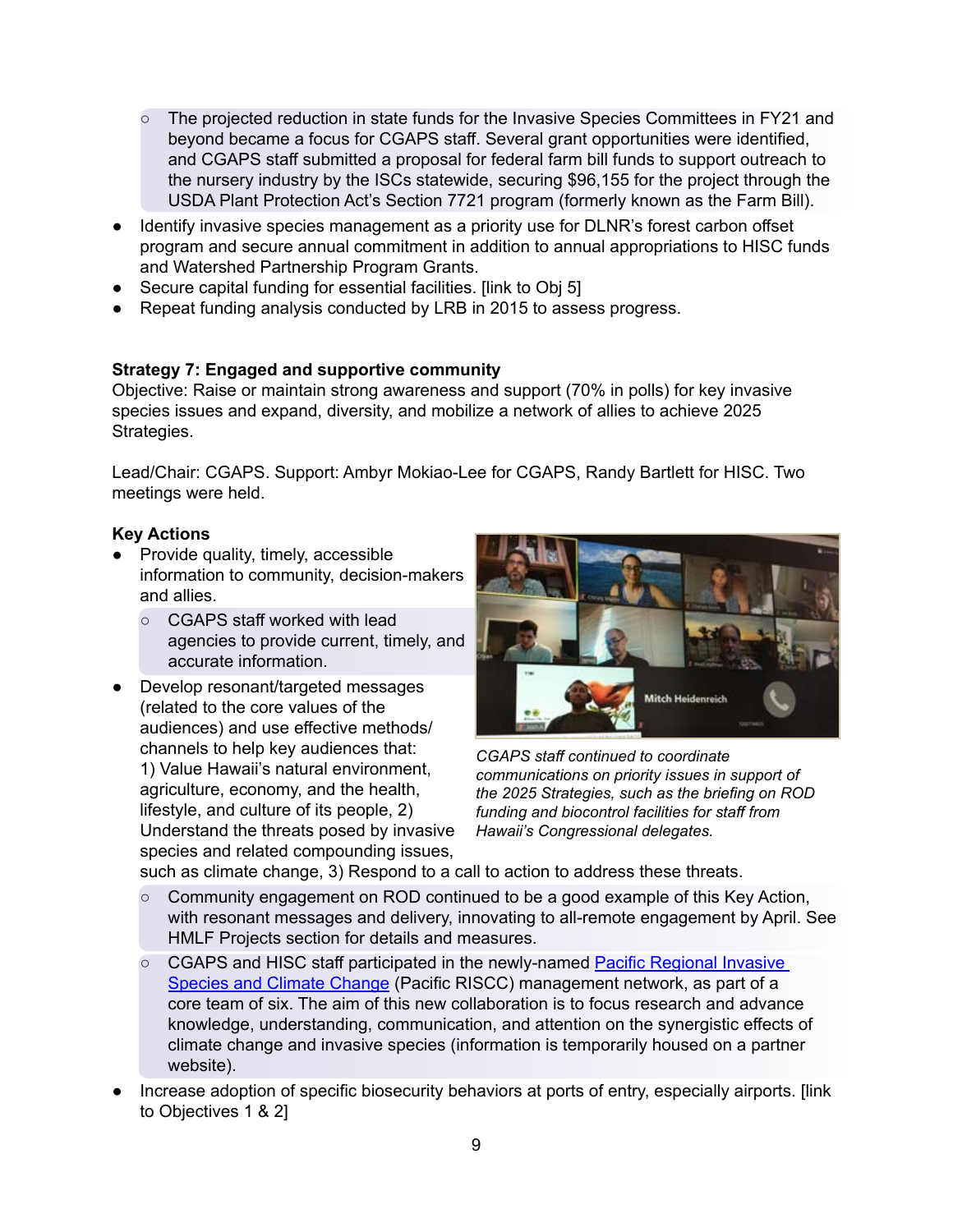- CGAPS staff worked with partners to develop and print new ROD Alerts for posting in airports statewide.
- Identify and engage influencers in different sectors, industries, and groups who can champion invasive species priorities.
	- Staff initiated conversations between invasive species, conservation, and other environmental issues group leaders to assess the opportunities to engage and empower inclined future activists and evaluate and address barriers to participation in civic action.
- Increase CGAPS & partner understanding and use of social science and raise capacity for the effective use of social science concepts and social marketing for invasive species messages.
- Increase political will to support policy and funding needs.
	- To support the Strategies and increase political will, participants in the Public Outreach Working Group were asked to identify a Strategy and message, and commit to producing and distributing at least one press release, article, social media post, or other media format per year, to increase the number of invasive species mentions in the media through 2025.



*Updated ROD Travel Alert posters were developed, printed, and provided to HDOA for posting throughout airports statewide.*

- Coordinate statewide or regional strategies and messages across lead agencies and partners; provide communications/coordination support for agencies and partners for key issues.
	- CGAPS staff provided communications capacity and expertise, including coordination of messages, to agencies on LFA, CRB, ROD, ballast water and biofouling, biocontrol, and other issues.
- Evaluate effectiveness of communications periodically and use these lessons to improve future initiatives.

# **Strategy 8: HISC engagement across sectors**

Objective: Improve HISC's engagement and support across key sectors (agriculture, conservation, economy, health, tourism, transportation, and culture/way of life), and systems (terrestrial and aquatic), as measured by engagement in HISC activities and effective use of HISC tools (e.g. funding, policy resolutions, testimony).

Lead: HISC staff, Council members or designees, and working group chairs.

- Formalize and establish liaison roles within each agency to identify priorities that HISC can actively support (e.g., policies, resolutions, strategies, projects, research questions, communications, joint workday opportunities).
- Improve engagement and interaction with HISC Council members.
- Submit HISC testimony on bills that are important invasive species priorities, as requested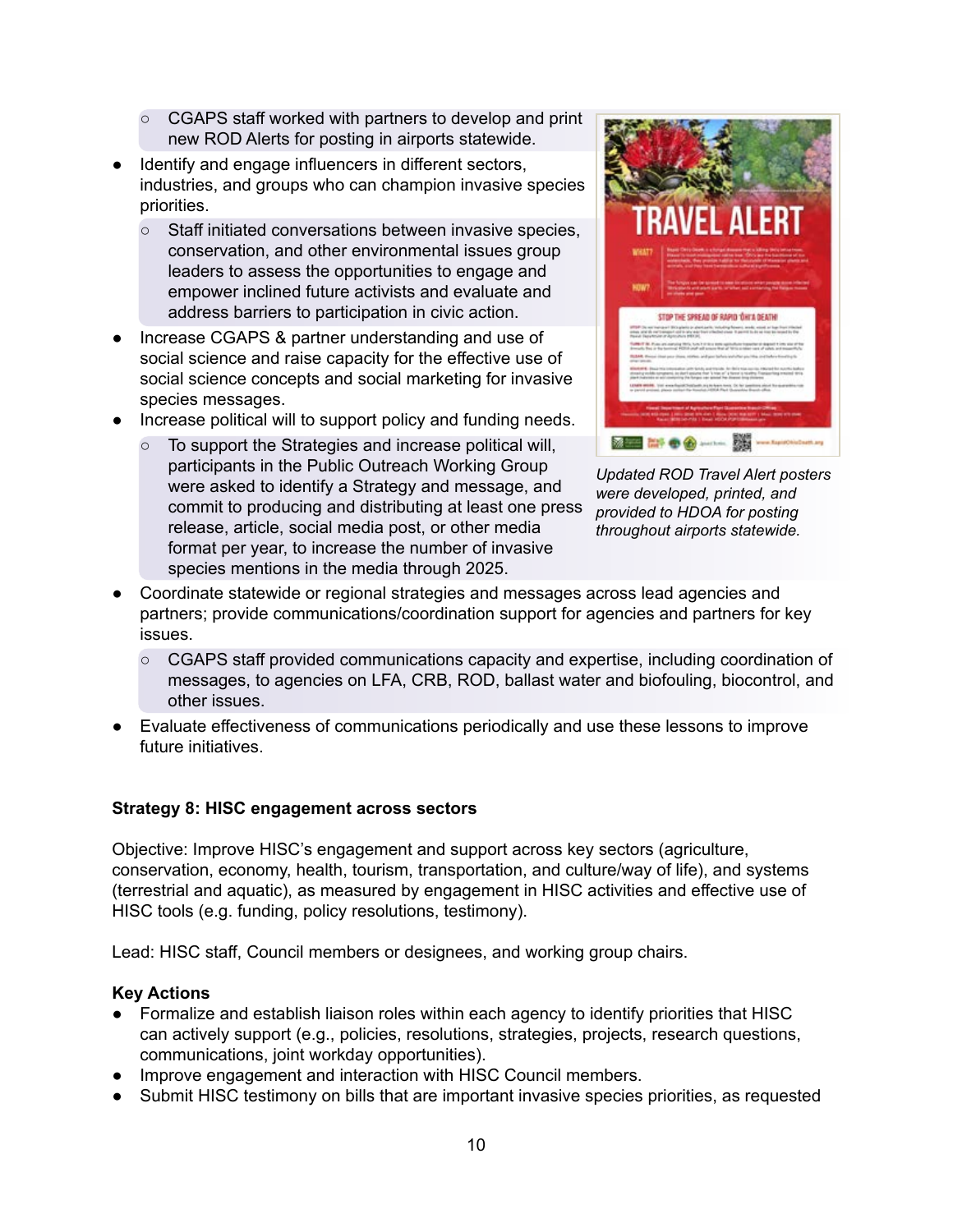by Council members. (Historically, HISC regularly testified on bills within DLNR's scope. By 2025, the staff hopes to work more closely with all its member agencies on legislative priorities.)

- Review and reconvene HISC Working Groups to reflect 2025 strategies and address balance amongst sectors.
	- Although this is an internal HISC Strategy, CGAPS staff assisted with strategizing ways to engage different sectors, particularly through the working groups.
- Increase participation in Hawai'i Invasive Species Awareness Month across all sectors.
	- $\circ$  CGAPS staff are assisting with the coordination of a virtual HISAM in February 2021.
- Develop and use a tracking system to assess balance across sectors for HISC tools (e.g., quantifying the number of resolutions, testimonies, funded projects relevant to each sector).

#### **Strategy 9: Strong CGAPS network**

Objective: Include representatives across the diverse invasive species community of practice in the CGAPS Network and actively engage all partners needed to implement this 2025 Strategy.

Lead: CGAPS staff and Steering Committee members.

- Continue to engage and support CGAPS partners by assessing and improving current network communications, including general meetings, list-serve, website, information sharing and other network activities.
	- A core function of CGAPS is to promote inter-and intra-agency/NGO communication and collaboration on invasive species. One way this is accomplished is through organizing quarterly meetings where participants can provide invasive species updates and announcements and ad hoc Steering Committee meetings. Three general CGAPS meetings and several Steering Committee meetings were held in 2020, .
	- CGAPS staff planned and conducted an assessment of network communications and found that there is a high level of satisfaction with meeting formats and other communication platforms, with some suggestions to accommodate the new 2025 Strategy reports and online format. More details in the HMLF Projects section under CGAPS Planner.
- Provide and socialize a simple description of what CGAPS does and how it relates to HISC with all CGAPS participants, especially Steering Committee members.
- Challenge the CGAPS Steering Committee to actively lead, implement and/or support elements of the 2025 Joint Strategies (Objectives and/or Key Actions) most relevant to their positions and agencies.
	- More than 95% of the Steering Committee or their alternates have participated in one or more of the Strategy working groups, and two are the Agency leads for Strategies.
- Identify and recruit additional public and private sector partners needed to implement the 2025 Joint Strategies, using various meeting formats, venues and other engagement mechanisms.
	- CGAPS staff participates in Hawai'i Green Growth (HGG) meetings, and supports HGG through funds provided by HMLF. HGG, convenes a diverse group of business, agency, and NGO representatives to focus on a broader set of sustainability goals including the implementation of the Hawai'i Interagency Biosecurity Plan.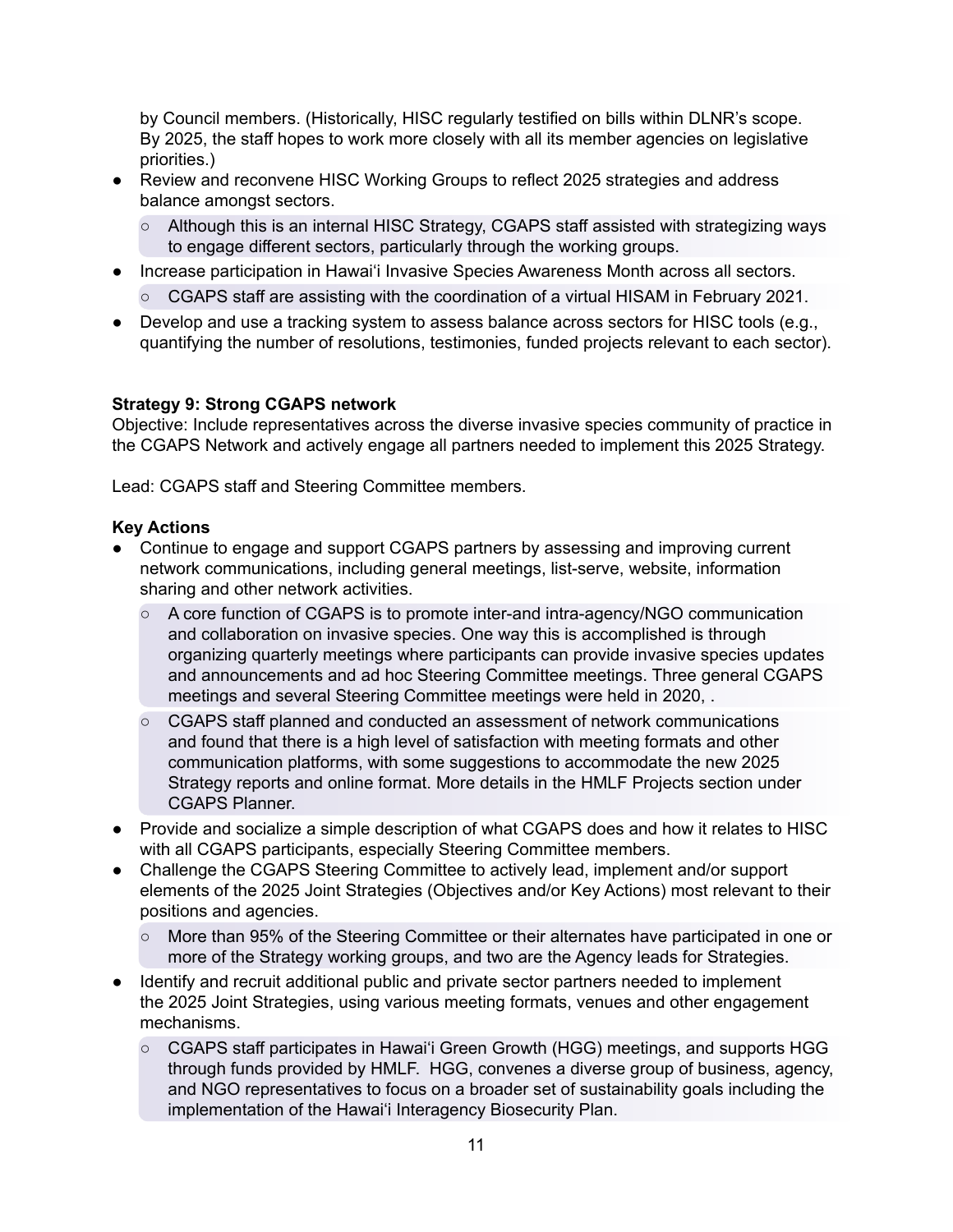- CGAPS and HISC staff continued to engage the nursery and horticulture industries through serving on the Board of Directors and a variety of committees for the Landscape Industry Council of Hawai'i.
- Track member participation and periodically gather input on their satisfaction with the CGAPS network and opportunities for adaptive management.

#### **Strategy 10: Stable CGAPS funding and staffing**

Objective: Secure committed, consistent annual contributions from CGAPS partners to provide core support for two staff and core operations (est. \$250K per year, not including project funds).

Lead: CGAPS, Steering Committee members.

- Review CGAPS funding needs with the Steering Committee and request/secure annual contribution commitments from all members.
	- The annual funding spreadsheet was shared at the third quarter Steering Committee meeting with the request for support. The 2020 funding chart is provided below.
- Work with the CGAPS Steering Committee to assess the potential core funding mechanisms, contributors, and amounts to ensure CGAPS financial security and continuity after 2021 (when HMLF 10-year commitment ends).
- Secure additional annual commitments from active CGAPS partners outside the Steering Committee.
- Complete the first ten years of partnership with HMLF and agree on future partnership priorities by 2021.
- Present CGAPS "value proposition" and funding needs to the Environmental Funders Group (EFG) to seek core funding and/or project support.
	- Through the help of HMLF, CGAPS staff presented the top five invasive species/issues to the EFG. The meeting was a "no pitch zone" and no requests were made at that time.
- Explore feasibility of permanent funding for one CGAPS position in a partner institution's budget (e.g. faculty specialist at UH).
- Provide annual CGAPS budget and financial report to the Steering Committee, especially tracking core support from partners.

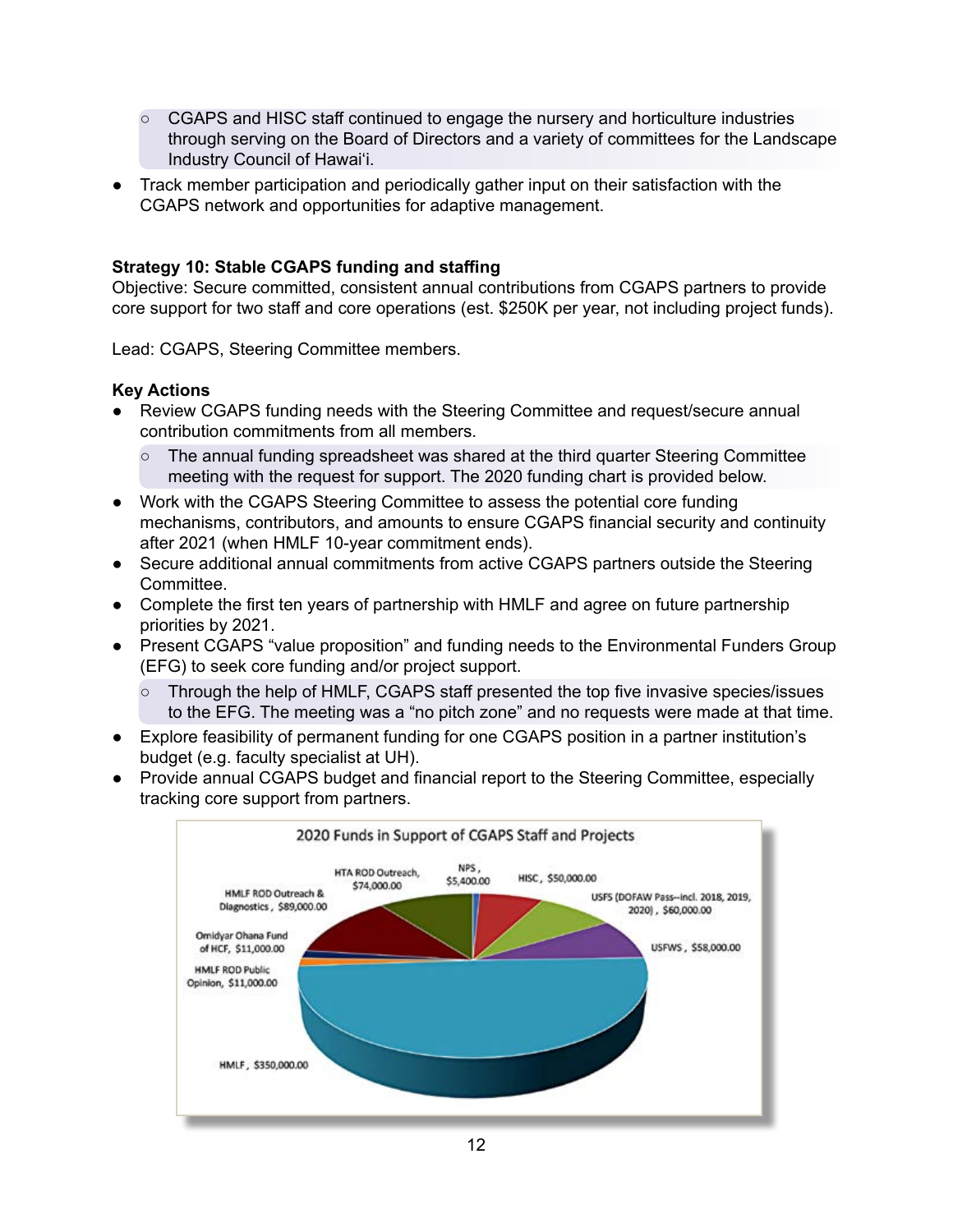# HMLF Projects

 In 2011, Hau'oli Mau Loa Foundation selected CGAPS as their partner to help achieve their mission to protect Hawaii's environment through preventing the arrival and establishment of new invasive species. Each year, the CGAPS Steering Committee prioritizes and submits a short list of projects for funding consideration, and 2020 was the ninth year of HMLF's ten-year funding commitment. Summaries are provided as updates on progress for some multi-year projects, and as final reports for others. In addition, project and salary funds for the CGAPS Program Manager and Statewide ROD Outreach Coordinator are provided by a combination of sources, including HMLF.

#### Little Fire Ant Detector Dog (2015-2016, extended through June 2021)

 HMLF funding for this pilot project (#14-1210-31-210; UHF 12702104/ORS 450362, returned to HMLF in 2020, re-awarded with HCAF as administrator) was returned from UHF to HMLF due to the complexity of sole-source contracting from a foreign company, despite the company's proven track record at selecting, training, and providing dogs that can detect LFA, and its record at training handlers with dogs for this particular species of ant. The award was re-issued in 2020, with Hawai'i Conservation Alliance Foundation as administrator for the grant. With 2020 travel restrictions and hazards, the window for purchasing the dog selected for this project and for flying staff to Western Australia for handler training is closing and a new dog may need to be selected.

#### CABI Invasive Species Datasheets (2018, extended through 2020)

 This project used HMLF funds administered by HCAF to support a contract with CABI, the Centre for Agriculture and Biosciences International, to research, produce, and post on the CABI Invasive Species Compendium website (www.cabi.org/isc) full biological and pest risk datasheets on six priority species. This is the first step of a pilot project to assess whether or not CABI datasheets are beneficial in supporting risk assessments and prevention policies to mitigate risks posed by those species. In 2018, Dr. Michael Melzer, member of the CGAPS Steering Committee and lead scientist in the UH CTAHR Agrosecurity Laboratory, solicited from colleagues a list of suggested pests that are not-known to occur in Hawai'i, are considered high risk, and are not currently (explicitly) regulated or regulated through the plants or commodities that are likely to transport them. Over 100 species from a variety of biota types including nematodes, mites, weeds, algae, fungi, etc., were suggested, which were then prioritized and a list of ten were sent to CABI in spring of 2019. The final report was submitted to CGAPS in March, 2020.

### Testing In-Water Cleaning Technologies (2018 – 2019, extended through 2021)

 This two-year project, administered by HCAF, was initially delayed due to the passage of the Vessel Incidental Discharge Act in December, 2018, which made it unclear how in-water cleaning may or may not be regulated. The publication of EPA's proposed rules establishing discharge standards in October, 2020, included a section on in-water cleaning technologies. However, there were no numerical discharge standards in the rule. The use of these funds to test in-water cleaning technologies could lead to national discharge standards, as EPA is required to review standards every five years. Funds have been extended through the end of 2021.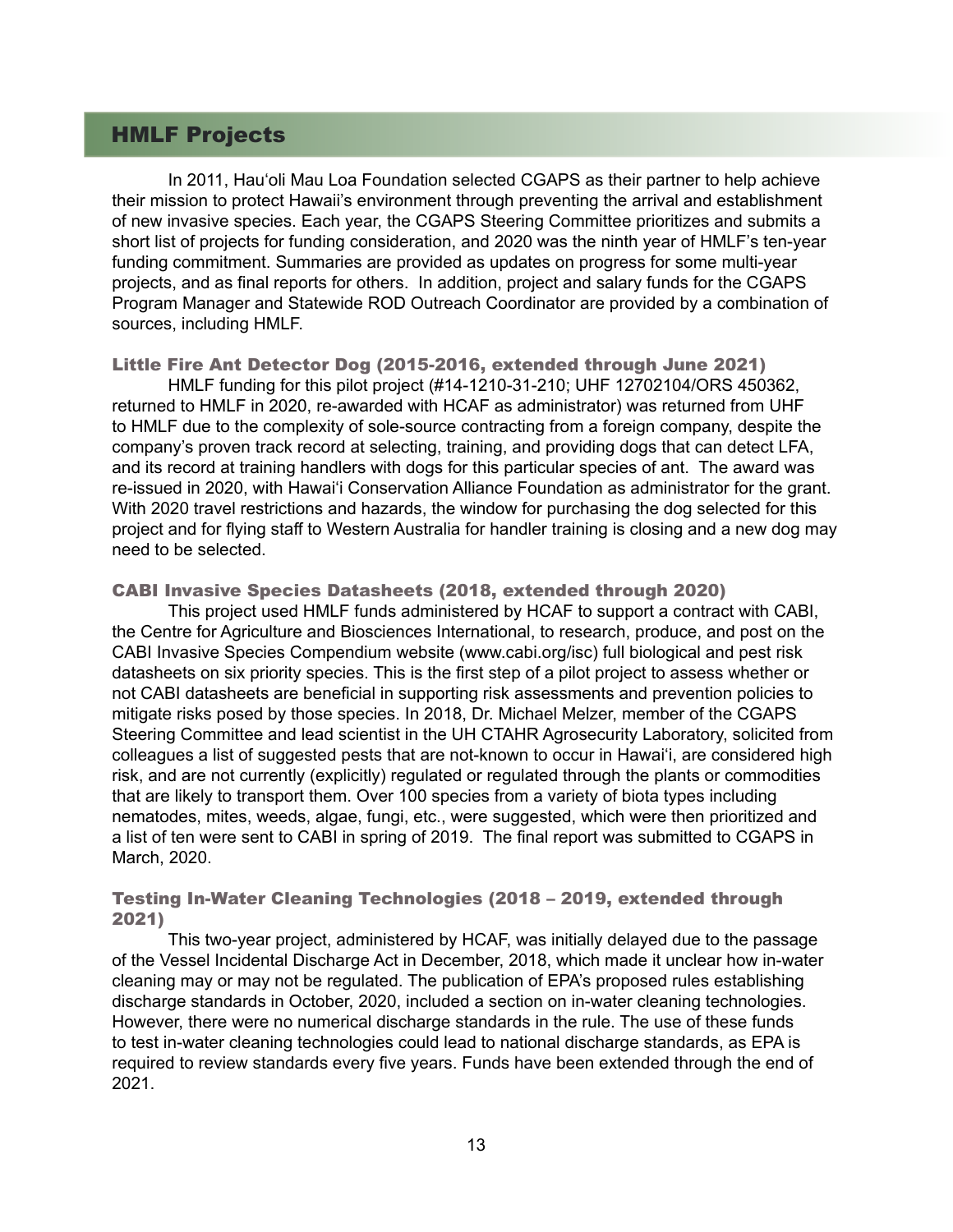#### Invasive Plant Prevention/NAPPRA (2020-2021)

 CGAPS contracted the services of Rachel Neville, formerly the OISC Program Manager, to research and complete petitions to place 35 plants not known to occur in Hawai'i (and believed not to occur in the U.S.) on the list of species that are Not Approved Pending Pest Risk Analysis (NAPPRA). Since May, 2020, research has been conducted on more than 20 and draft petitions completed for 9 species. This same list is also part of the 2018 Restricted Plant rule and list petition that the Board of Agriculture approved to be sent to Plants and Animals Subcommittee (no movement on state rulemaking to restrict this list of species, a step that must at least be in process before a federal restriction would be considered). Both projects are ongoing.

#### Support for Hawai'i Green Growth (annual)

 With support from HMLF, CGAPS again contributed funds to support the operating costs of Hawai'i Green [Growth](https://www.hawaiigreengrowth.org/) (HGG), administered through the O'ahu Economic Development Board. Although support does not directly build a strong CGAPS network, HGG convenes a diverse group of business, agency, and NGO representatives to focus on a broader set of sustainability goals, with local leadership via the Aloha + Challenge, and local implementation of the 17 United Nations Sustainable Development Goals. The Aloha + [Challenge](https://alohachallenge.hawaii.gov/) dashboard measures progress towards agency goals of implementing the Hawai'i Interagency Biosecurity Plan, protecting 30% of priority watershed forests, 30% of nearshore waters by 2030, and increasing local food production and renewable resources, all of which include invasive species messaging and can significantly help address invasive species issues. In October, the annual partners meeting was held via videoconference, where participants shared some barriers to meeting the Aloha + Challenge goals, ideas for overcoming barriers, and some new measures for tracking and highlighting progress on these commitments, including the Hawai'i Interagency Biosecurity Plan implementation.

#### CGAPS Legal Fellows (annual)

 The CGAPS Legal Fellows (#19-1211-08-333) is a collaborative project between the UH William S. Richardson School of Law and CGAPS. The goals of this program are to provide law school graduates with experience working in resource management agencies that they can draw from as their career advances, and to provide CGAPS and its partner agencies with legal research and policy assistance to support better invasive species prevention policies.

**Andrew Porter** continued in his role as the CGAPS Aquatic Legal Fellow and focused on the issues of ballast water and biofouling, and other issues important to the prevention of aquatic invasive species (AIS). Andrew worked closely with the DAR Ballast Water and Biofouling Coordinator, Natalie Dunn, to help bridge the gap between the legal and scientific realms required for effective regulation. In addition, due to the complexity of VIDA and the proposed EPA regulations, and the tight deadlines for analyzing language, preparing and conducting briefings, and providing official comments, work on VIDA was collaborative with CGAPS colleagues Stephanie Easley and Christy Martin.

 Andrew started off 2020 by working with DAR staff to draft what was known as the Aquatic Biosecurity Bill 2020 (SB2533, SB2935, and HB1876) which sought to (1) authorize DLNR to co-enforce with USCG regulations for incidental discharges developed under the Vessel Incidental Discharge Act of 2018, 33 USC § 1322(p) (VIDA), and (2) to appropriate funds to support staff and operational costs associated with aquatic biosecurity inspection, investigation, monitoring, management, compliance, and enforcement. Andrew assisted in providing comment to committees on behalf of both CGAPS and DAR and attended many of the committee hearings in person to support this bill. This bill received widespread support and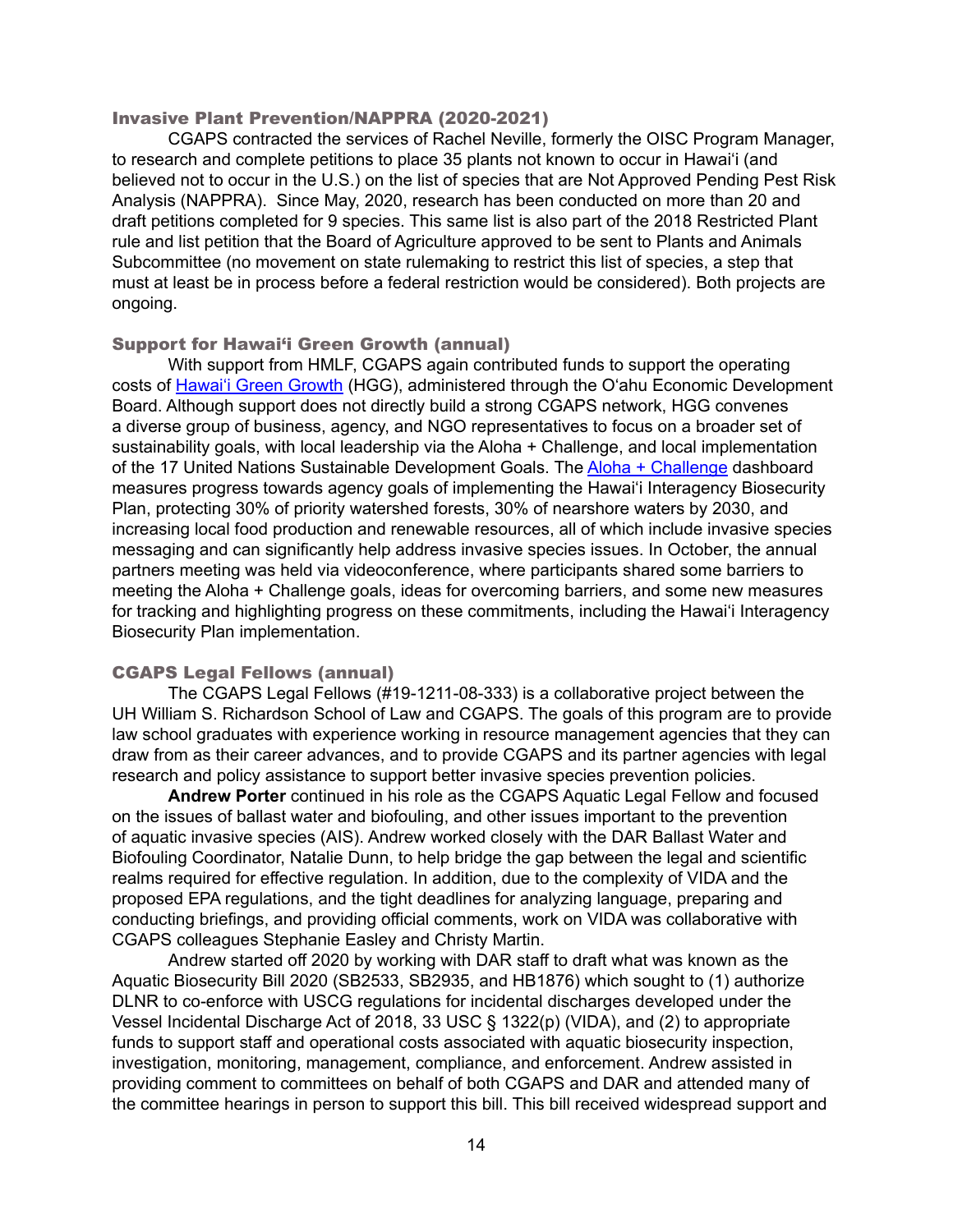easily passed through many of the required committees prior to the COVID -19 emergency recess of the legislature. Unfortunately, as happened to most bills requesting appropriations for new positions and programs, this bill was not taken back up when the legislature reconvened.

 As anticipated, in 2020 Andrew was primarily focused on the EPA's development and roll-out of its regulations required under VIDA. VIDA is part of the Clean Water Act and provides authority for the EPA and USCG to regulate, and preempts states from regulating, discharges incidental to the normal operation of a vessel, including AIS issues related to ballast water, vessel hull biofouling, and in-water cleaning of vessel hulls. Under VIDA, the EPA was required to coordinate and consult with the states during the development of discharge standards for the covered incidental discharges and have such regulations finalized by December 4, 2020. Regulations allow for comment on proposed regulations in three ways: (1) state agency comment on the proposed regulations during the public comment period, (2) Governor's objections to the proposed regulations under a special provision of VIDA, and (3) a required consistency review for potential impacts of the proposed regulations on state coastal resources under the Coastal Zone Management Act (CZMA).

 Andrew attended the EPA's state consultation webinars in which the EPA gave a general overview of the VIDA statute and answered a few of the many questions presented to them by state representatives. Andrew also participated in weekly meetings with west coast states, including Washington, California, Oregon, and Alaska, in which they developed a coordinated strategy to respond to the EPA's proposed regulations in what was anticipated to be a very short comment period. Andrew also worked closely with Natalie Dunn and Stephanie Easley in developing a presentation which was given to DAR staff, representatives from the Hawai'i

Department of Health and Department of Transportation, and the Governor's office. This presentation was developed to present the status and anticipated content of the EPA's proposed regulations as well as provide a forum for regulators to discuss a protocol for the signature and submission of the multiple state comments on a very short timeline. Andrew also participated in a DLNR Brown Bag Lunch streaming presentation on the EPA's proposed rules which was developed for the U.S. Coral Reef Task Force All-Islands Committee, the maritime community, and available to the public via YouTube.



*CGAPS and DAR staff provided briefings for Gov. Ige's staff related to the proposed EPA VIDA rules.*

 The EPA's [proposed](https://www.federalregister.gov/documents/2020/10/26/2020-22385/vessel-incidental-discharge-national-standards-of-performance) rules were finally published on October 26, 2020 and only allowed a thirty-day comment period for States (and the CGAPS/DAR team for Hawai'i) to review the 328 pages of regulations and supplemental material, develop comments and supporting scientific information, and have such comments reviewed, signed, and submitted by DLNR Chairperson Suzanne Case. During this period, Andrew also consulted with the Hawai'i Office of the Attorney General on the content and process of the comments to be submitted by DLNR. Once the DLNR comments and CGAPS [comments](https://beta.regulations.gov/comment/EPA-HQ-OW-2019-0482-0669) were finalized and submitted, Andrew turned his focus to work with Stephanie and Natalie on the Governor's Objections. Andrew, Christy, and Natalie also met with staff from the Office of Planning Coastal Zone Management Program and provided background information and draft language for the Coastal Zone Management Act consistency review process.

 Aside from VIDA, in 2020 Andrew has worked with DAR staff to develop a list of invasive aquatic animal species in the aquaculture trade that are not expressly prohibited for import, and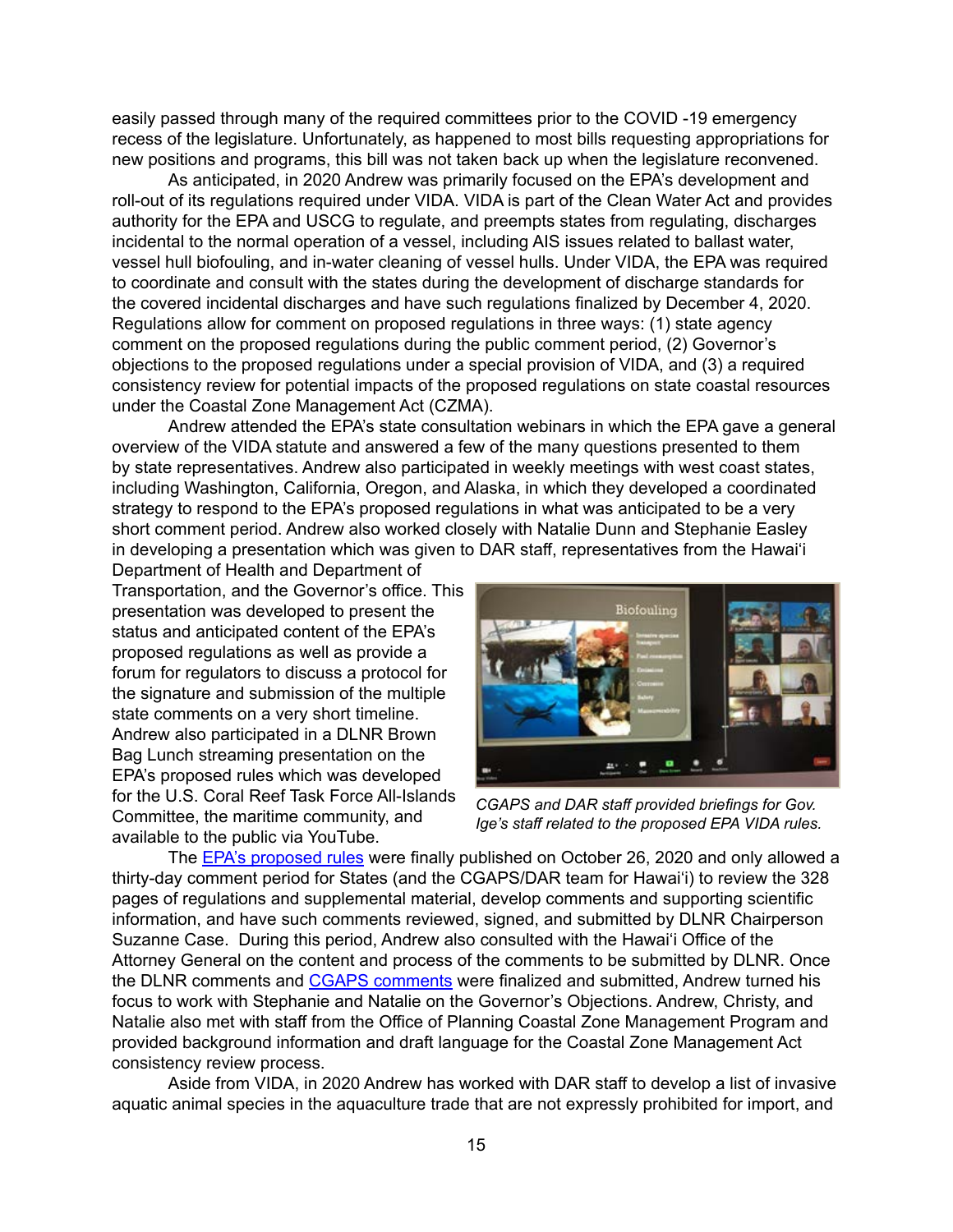initiated the process petitioning their addition to the Department of Agriculture's prohibited import list under HAR § 4-71-6. Andrew also worked with DAR staff on an initial fact-finding mission and questionnaire to understand the scope and level of in-water cleaning of recreational vessels (which are not preempted from state regulation under VIDA) in Hawai'i harbors for a future project aimed at regulating this activity. Andrew is also a member of the CGAPS/HISC aquatic biosecurity working group which meets monthly to discuss projects and coordinate actions to achieve goals outlined in the HISC & CGAPS 2025 Strategic Plan.

 Related to his role as a legal fellow, Andrew was a lecturer at the William S. Richardson School of Law in the Spring 2020 semester for a class titled Pacific Islands Environmental Legislative Drafting (PIELD). The goal of this class was to engage law students from the Pacific islands to learn the skills needed for environmental legislative drafting while at the same time understanding how these skills can be used while drafting in the unique socio-political climate of each Pacific jurisdiction. An overarching principle of the class was to emphasize the need to adapt the current western/colonial legal structure in these jurisdictions to fully incorporate traditional customary law. It is hoped that by teaching legislative drafting with this understanding, the legal fellows program can effectively expand to provide capacity to



*As presented by Andrew Porter at the Hawai'i Conservation Conference, one of the goals of the UH William S. Richarson School of Law Legal Fellows program (including the CGAPS Legal Fellows), is to engage pre- and early-career lawyers in Pacific regional conservation and environmental issues as a foundation needed for future regulators and decision makers.*

Pacific island jurisdictions in the field of environmental law and regulation.

**Stephanie Easley** continued in her role as the CGAPS Terrestrial Invasive Species Legal Fellow and focused on working with the HDOA staff to accomplish activities to prevent the introduction or spread of invasive species in Hawai'i. Stephanie worked to build relationships with HDOA staff to support invasive species prevention and response projects and priorities.

 One of these projects involved addressing the movement and importation of firewood as a pathway for invasive species introduction and spread. Stephanie researched the law and regulations of Hawai'i, other States, and the Federal government related to the firewood pathway. She worked with HDOA, local and national USDA personnel, and The Nature Conservancy's Don't Move Firewood campaign to address the importation of untreated and uninspected firewood to Hawai'i from other States. She drafted and submitted to HDOA a letter for importers to remind them that imported firewood must be presented for inspection in Hawai'i. This letter could be the first step to ensuring that only pest-free firewood is brought into the State. She also prepared and submitted to HDOA staff draft regulations requiring heat treatment for firewood imported into Hawai'i from other States.

 In February 2019, CGAPS submitted a petition to the Board of Agriculture seeking to start the process to adopt regulations to implement the Plant Import Statute, HRS section 150A-6.1, including a list of invasive plant species that would be prohibited from importation into Hawai'i from other States. While HDOA has not taken final action on that petition, Stephanie reviewed CGAPS proposed regulations and prepared a revised draft that streamlined the regulatory text. As part of this project, she researched existing statutes and regulations that permit the Board of Agriculture to modify restricted species list with public notification without going through full rulemaking. This type of administrative authority is very common in other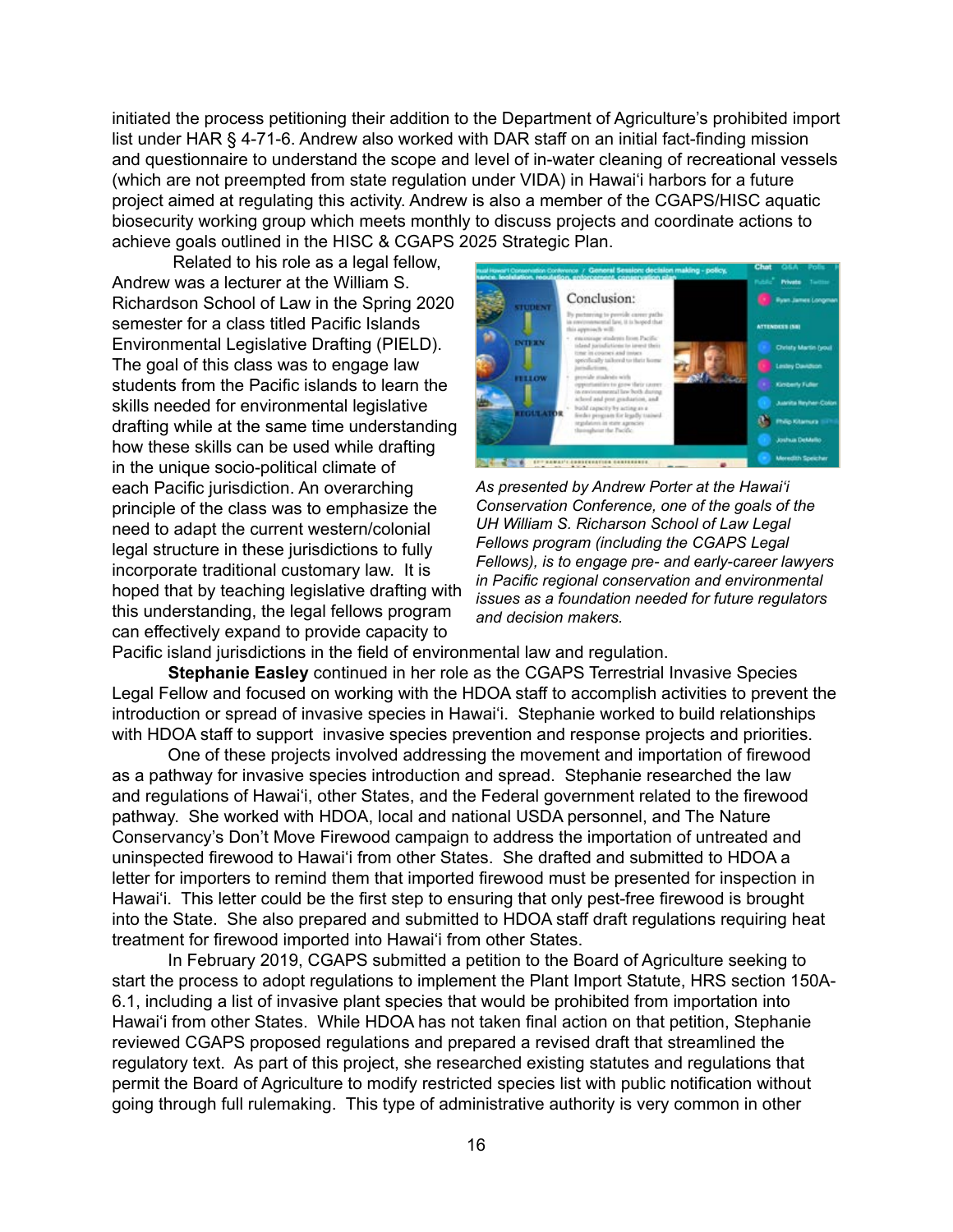States and has been granted to HDOA by the Hawai'i Legislature to fairly and more quickly address invasive species threats.

 Stephanie assisted HDOA in updating and revising the Noxious Weed Seed Administrative Rules and Species Lists (Chapter 4-67 HAR) & the Noxious Weed Administrative Rules and Species List & Rules (Chapter 4-68 HAR). These rules and lists were last revised in 1992 and require significant updating. She worked closely with Becky Azama, the acting Plant Industry Administrator, and the Prevention and ED/RR working group to prepare the revisions. The goal of this project is to have the revisions ready for public meetings and Board of Agriculture review in 2021.

 Stephanie utilized her background in legislative drafting to assist in preparing and submitting appropriations requests to Hawai'i's congressional delegation for consideration. As previously noted, Stephanie also spent a significant amount of time assisting in some high priority aquatic species issues, including in the CGAPS/DAR team preparation of the aquatic biosecurity bill for consideration by the Hawai'i Legislature and of comments and objections to the EPA's proposed rule for VIDA National Standards of Performance. Stephanie provided additional insights through internal and regional meetings, partner agency briefings, and related collaborative work.

#### **ROD Emergency Special Funding Projects (2019, 2020)**

 HMLF has provided special additional support for emergency response work on ROD, which is deeply appreciated. Most ROD funds are administered by the University of Hawai'i Foundation and Office of Research Services because UH plays a key role in the research, response, and extension work on ROD.

 Funding provided for 2019 (#18-1212-22-321) has been extended through 2021. A portion of the funds were used to fill a gap in payroll for a lab technician housed at USDA ARS to help process the thousands of samples submitted for ROD pathogen testing. The remaining funds are being used to support the production of more effective boot brush stations and signage, in partnership with Hawai'i Volcanoes National Park and other ROD partners, a project that was put on hold for most of 2020.

 Funding for 2020 (#19-1211-13-338) again provided partial payroll support for lab tech Eva Brill, housed at USDA ARS, and also provided half of the salary and operating costs for Ambyr Mokiao-Lee, Statewide ROD Outreach Coordinator. An additional project (#19-1211-14- 339) to conduct public awareness surveys on ROD and related issues, was not initiated in 2020 due to the pandemic. Funding for this project is administered by HCAF and has been extended through the end of 2021.

**Ambyr Mokiao-Lee**, the ROD Statewide Outreach Coordinator, works under the supervision of CGAPS. This position was initially established through a HMLF grant under Dr. Mike Melzer of UH CTAHR, and in 2020, fund from HMLF (#19-1211-13-338), U.S. Forest Service passthrough, the Hawai'i State Legislature via DLNR DOFAW, and Hawai'i Tourism Authority funds supported salary and partial operating and project funds for ROD outreach. HTA funds in the amount of \$158,000 were secured by a grant written by Ambyr and now-former Hawai'i island CTAHR ROD Outreach & Extension specialist, Corie Yanger, although the award was reduced to \$74,000 at HTA's request due to their COVID-19 response plan.

 Although a handful of outreach events were held in person at the beginning of 2020, by the end of March, all outreach programs were re-structured and moved to online formats, and all staff worked from home. There was a steep learning curve with all of the new online programs, and additional responsibilities were taken on by Ambyr after Corie accepted a new position in August. However, the ROD outreach team and partners were successful in engaging new audiences and in some cases, outreach offerings were attended or viewed by a much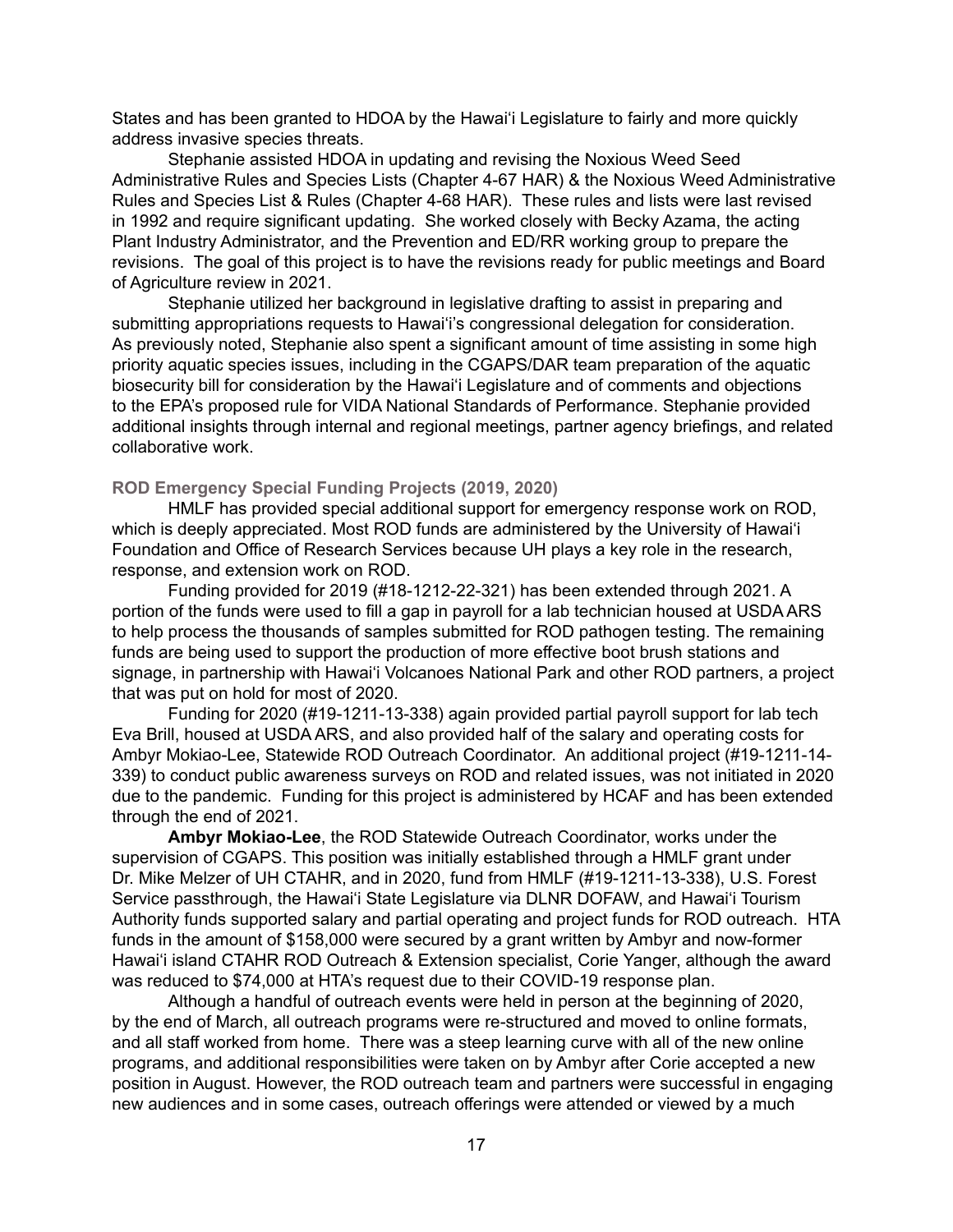higher number of people than in-person events. The following is a list of major projects Ambyr coordinated, conducted, or participated in, and measures for those events, wherever possible.

**1. Workshops:** Ambyr again led the planning and hosting of the annual ROD Outreach Workshop for 35 formal and informal conservation educators, held in-person in February. The ROD Strategic [Response](https://gms.ctahr.hawaii.edu/gs/handler/getmedia.ashx?moid=66598&dt=3&g=12) public engagement strategy calls for extending our reach by training the trainers. Therefore, the purpose of this workshop was to provide these educators with the knowledge and tools to conduct ROD outreach in their networks and to work together to plan ROD outreach and messaging moving forward. Ambyr coordinated travel stipends, speakers, facilities, vehicles, site visits, and other logistics. The costs of the workshop were supported through funds provided by Hau'oli Mau Loa Foundation.

 Together with partners, Ambyr hosted 5 online 'ōhi'afree lei workshops for the public. With many lei shops and flower vendors closed or not easily accessible for May Day, Mother's Day, graduations, and Father's Day, workshops were held on May 8th, 15th, and 22nd, and July 24th and 31st. Approximately 50 people attended each workshop. Goals of the workshop included teaching attendees about 'ōhi'a, its ecological and cultural importance, how ROD threatens these values, and how to protect 'ōhi'a including by using non-'ōhi'a alternatives in two different methods/styles of lei making. 

 Feedback from the workshops has been good, with surveys (n=80) showing that 34% of attendees were from out of state, 86% of attendees increased their appreciation



*Timo Sullivan of the UH SDAV Lab led a demonstration on using drones for ROD surveys for outreach specialists from across the state. The workshop was one of the last in-person events prior to stay at home orders.*

of Hawaii's natural and cultural resources, the majority had learned a lot about sustainable harvesting practices, and majority of attendees have never made an 'ōhi'a-free lei before, indicating that they learned a new technique through our workshops.

 For these and many other online workshops, Ambyr and the team worked together to ensure that the speaker could focus on delivering content while someone else monitored the chat on the video conference platform, and sometimes a third person responded to and conveyed comments as the content was streaming live to social media platforms.

 On December 11, Ambyr led an 'ōhi'a-free wreath making workshop for about 60 attendees, again with help from partners due to the online format. In this workshop we featured the cultural importance of 'ōhi'a, the story of how 'Ōhi'a Lehua got it's name, sustainable picking practices, and proper permitting for harvesting from State forest reserves. The participant survey contained great reviews and most importantly, a better understanding of Hawaii's natural and cultural resources, and knowledge of 'ōhi'a. Survey results (n=11) indicated that 90% of respondents already had some knowledge of ROD, 90% of respondents indicated that they increased their appreciation of Hawaii's natural and cultural resources, and the only comments that people had was that we should have held more workshops.

**2. Webinars:** 2020 would have been the 4th annual ROD Hawai'i island symposia, summaries of research and findings presented to the public, that would have taken place in Hilo and Kona during the month of March. Instead, the ROD outreach team organized the symposia as eight weekly webinars available to the public via Zoom and advertised through the ROD Facebook,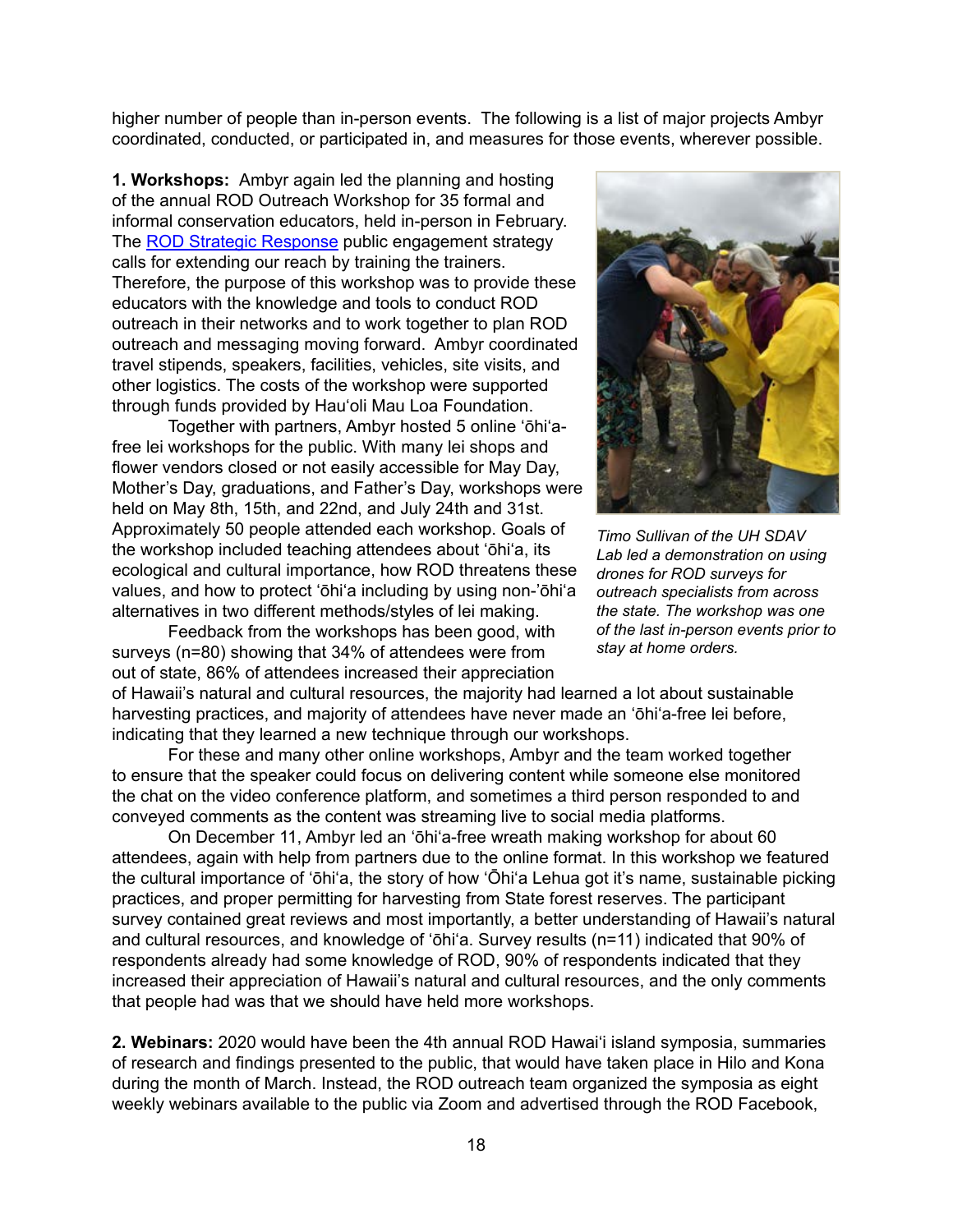listserve, and other communication platforms. Each weekly hour-long webinar was hosted by outreach staff and the presenter/s at 12:00pm and repeated at 6:00pm and was also recorded. Approximately 100 people attended each noon session and about 30 attended the evening webinars, a 50% increase compared to the in-person events of previous years. Due to the demand for current ROD information, additional webinars will be planned for 2021.

**3. 'Ōhi'a Love Fest:** This festival has taken place at the 'Imiloa Astronomy Center in Hilo for the past 3 years. These daylong educational events were free to the community and had an average annual attendance of 3,000 people. In 2020, Ambyr and the ROD Outreach team created a weeklong online 'Ōhi'a Love Fest from November 16-21 that engaged a statewide, national, and international audience and the online content has been viewed more than 6,500 times by the end of the year. Ambyr led the committee that organized eighteen online events that consisted of webinars/workshops, online video tutorials, and dozens of partners sharing their



*The kīpaepae ([opening ceremony](https://www.facebook.com/RapidOhiaDeath/videos/995568644284221)) for 'Ōhi'a Love Fest was led by Halau 'Ōhi'a and streamed via Facebook Live. Since posting, the video has been viewed more than 1,300 times.* 

understanding of 'ōhi'a through art, hula, oli, research, history, and interviews.

 Preparation for the event included contracting KHON 2 for help advertising the event via social media and creating a :30 second video ad that ran as pre-roll when visitors viewed online KHON 2 News videos. The contract also included an interview for Living 808 that Ambyr planned and that featured Kaua'i ROD Outreach Specialist Kim Rogers. A portion of a grant from the Omidyar Ohana Fund of the Hawai'i Community Foundation supported \$1117,79 of the contract and DLNR DOFAW supported the remaining \$1,500 (see Table 1).

| <b>OLF Advertising</b><br><b>Measure</b>                           | <b>KHON Pre-roll</b> | <b>KHON FB</b>                                   | <b>KHON IG</b>           | <b>ROD Outreach FB</b> |
|--------------------------------------------------------------------|----------------------|--------------------------------------------------|--------------------------|------------------------|
| # of Posts                                                         | 130-sec video        | 1 30-sec video                                   | 1 OLF graphic            | 107                    |
| Impressions (# of<br>times content is<br>displayed)                | 33,334 (CTR<br>0.09% | 91,034 (CTR<br>4.49%)                            | 58,407 (CTR<br>2.93%     |                        |
| Reach (# of people<br>who see the<br>content)                      |                      |                                                  |                          | 102,500                |
| Conversion &<br>Engagement<br>(Clicks, likes,<br>shares, comments) | 31 (CTR.9%)          | 6261 (1,085)<br>engagements incl.<br>303 shares) | (data combined w/<br>FB) | 4,426                  |

*Table 1. A small contract for KHON to use social media and a video ad on online news content and posts made by the ROD Outreach team drove people to the ROD website which for the calendar of events and links for the streaming events.*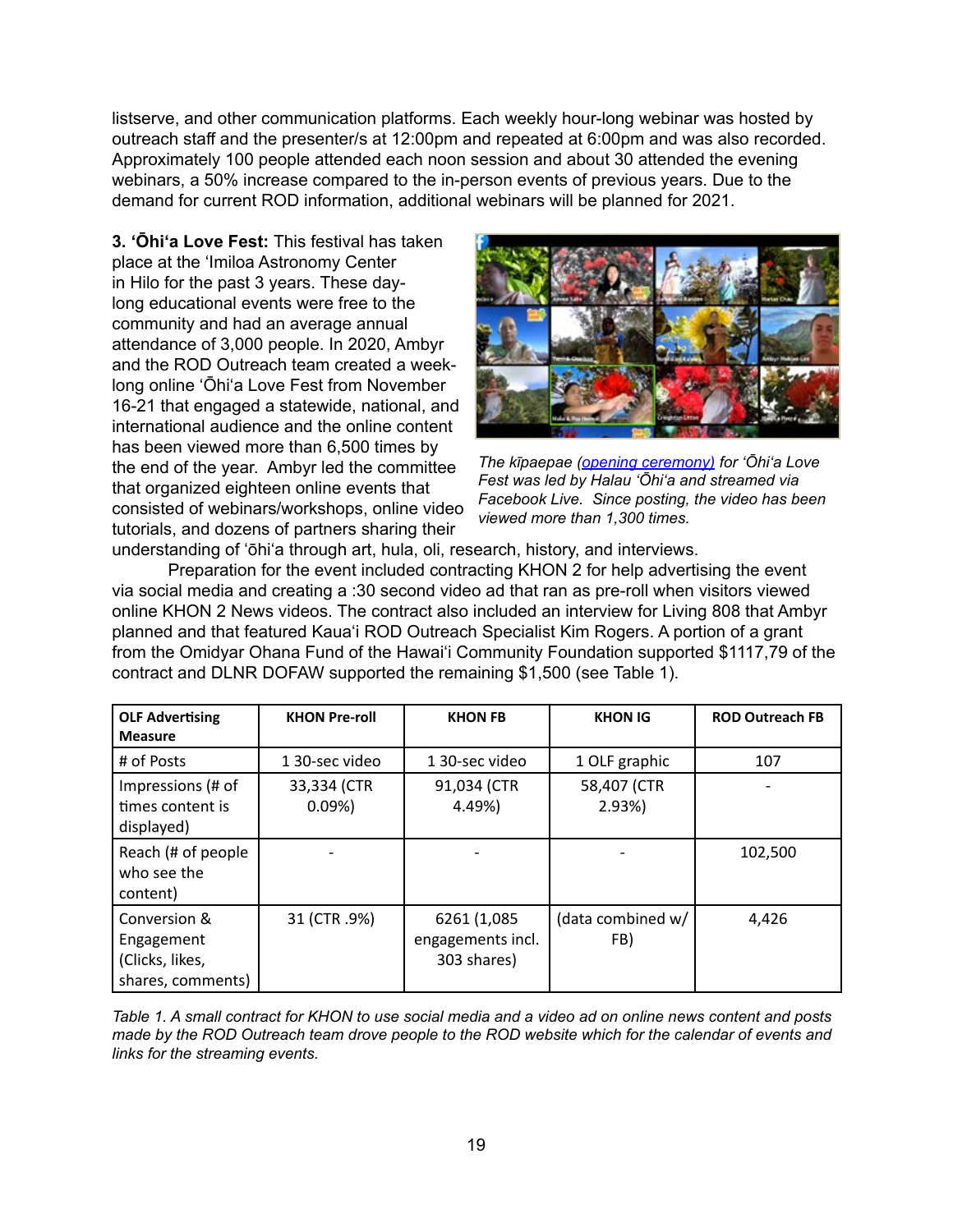Survey results (n=137) indicate that 92.8% of attendees had not been to an 'Ōhi'a Love Fest before, 99% said they would attend again, 95% have heard of ROD prior to the event, 88% stated that they had an enhancement of Hawaii's natural and cultural resources from our 'Ōhi'a Love Fest. Suggestions for improving next yearʻs festival were creating a hybrid festival model that combines virtual and in-person events, greater inclusion of the cultural importance of ʻōhiʻa in the presentations, and making all the events available online after the festival.

 There were 533 real-time virtual participants and more than 6,500 views of events available on-demand via Facebook, YouTube, from November through the end of 2020.

**4. Outreach to Schools:** Outreach to schools has been a priority of the ROD project for years, with staff conducting presentations, activities, and events for schools throughout the state. With the current state of affairs and in-person teaching/school cancelled, Ambyr was able to develop a semester-long curriculum for 100 9-11th graders at Kapolei High School in classes hosted by their kumu and with the help of their Kupu Environmental Education Leader. The curriculum was delivered in the fall and covered watershed management, invasive species, native species, Hawaii's forests, 'ōhi'a and ROD, how to plant your own 'ōhi'a, civic engagement at the legislature, a virtual field trip using drone survey data to highlight current ROD research, and it concluded with an 'ōhi'a-free lei making workshop.

#### **5. Social Media & ROD**

**Website:** The ROD Outreach team continued to update the www.rapidohiadeath.org website, and develop content to post on the ROD Facebook (FB), and Instagram channels. We have a weekly schedule of posts and are currently trying new techniques for engaging the public. We hosted a weeklong social media event for April, Native Hawaiian Plant Month and April 25th, the Governor-proclaimed 'Ōhi'a Lehua Day. Each day featured a new video or live broadcast and included lei making, collecting 'ōhi'a seeds, different 'ōhi'a varieties, how to grow 'ōhi'a from seed, FAQs about native plants, and a garden



*Tracking social media and website traffic for events is part of the outreach work that guides future outreach plans. For example, the Google Analytics for ROD website visits starting the month before and after the Nov. 16-21 'Ōhi'a Love Fest (blue line) shows the efficacy of marketing to drive traffic to a central information point. The orange line is visitors to the site during the same period in 2019.* 

tour. Engaged audience members also posted videos on how to draw and paint 'ōhi'a, as well as a Kaua'i hālau who produced a video montage of haumana (students) dancing to a song about lehua.

 An online Facebook survey for users to gauge the efficacy of FB page and posts garnered just 16 respondents, but the results showed that 75% of respondents thought our FB posts were "extremely valuable", and 80% "strongly agree" that the posts have helped to inform their actions on decontaminating shoes, gear, and equipment, while 73% said that posts have helped to inform their actions on cleaning their vehicles. Respondents stated that they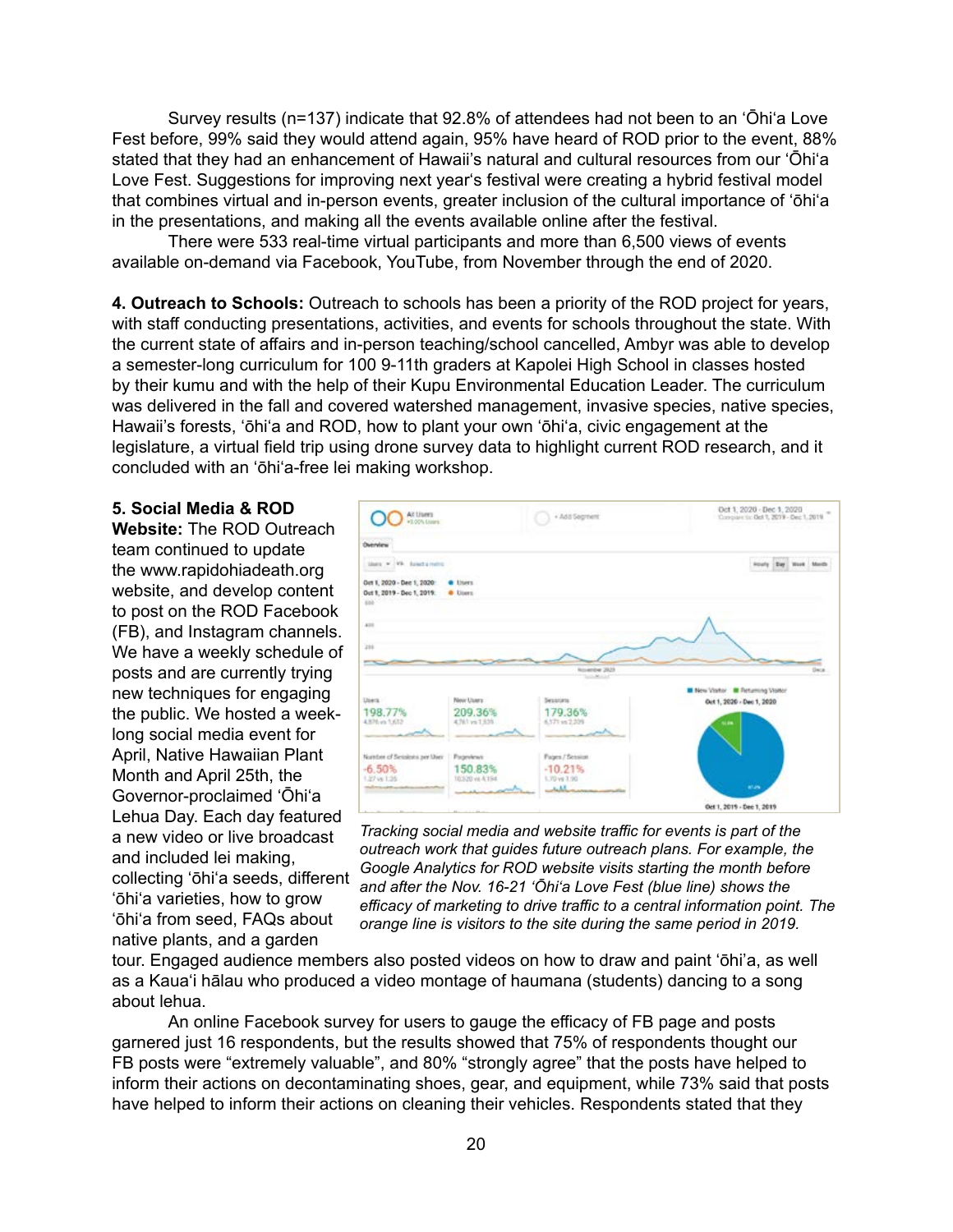participate in sanitation of shoes, gear, and equipment because they are concerned about ROD (87%), and 80% "strongly agree" that our posts have increased their understanding and appreciation of 'ōhi'a.

 For the year 2020, the ROD Outreach team posted a total of 533 posts, have a cumulative fan base of 9,500 people, had an increase in 2,000 new followers all for a total engagement of 38,000 likes, shares, hearts, etc.

**6. Radio Interviews/PSAs:** Radio is an important communications platform for residents of Hawai'i Island and Kaua'i, and also happens to be the islands where both ROD pathogens are present. Paid and free radio ads were used to convey the messages of not wounding 'ōhi'a, decontamination, and other spread-reduction messages. Radio ads were also used to promote the 'Ōhi'a Love Fest. Currently, the ROD Outreach team and partners are working together to create an 'ōhi'a/ROD seed banking Initiative television PSA that will air on 'Ōlelo Community Channel on O'ahu. The television PSA was completed in collaboration with Kalehua Consulting Company (Dr. Marian Chau, the originator of the 'ōhi'a seed banking initiative in 2016). If that is successful, the PSA will be adapted for neighbor islands to utilize as a messaging tool.

**7. Articles, Press Releases & Print Media:** During the beginning months of 2020, Ambyr researched and wrote an article for the Landscape Hawai'i magazine May/June issue dedicated to 'ōhi'a, which was direct mailed to more than 4000 industry participants with a new full-size poster about 'ōhi'a varieties poster that was created by former LICH president Chris Dacus.

 Ambyr worked with DOFAW staff and the DLNR Communications Office to develop press releases which are sent by DLNR. One such project involved HECO's planned donation of 6 boot brush/decontamination stations to be placed at major trailheads across O'ahu. The fabrication of the stations by HECO is still in progress and a draft of the joint DLNR/HECO press release has been developed for the installation and media event sometime in 2021.

 With funding from the Omidyar 'Ohana Fund of the Hawai'i Community Foundation, Ambyr coordinated the editing and production of new ROD Travel Alert posters. A total of 175 PVC coated full-color posters were provided to HDOA for posting at airports statewide in 2021.

**8. Saving 'Ōhi'a Documentary:** The CGAPS documentary, *[Saving 'Ōhi'a - Hawaii's Sacred](https://www.youtube.com/watch?v=MISAKT4LgFw)  [Tree](https://www.youtube.com/watch?v=MISAKT4LgFw)*, continued to be used to raise awareness through hosted video-streaming events and on-demand (6.8K YouTube views), and through the use of clips and "digital shorts" from the video (11.2K YouTube views through the end of 2020) that have been translated into Chinese and Korean, distributed through YouTube and the HTA website. In 2020, Ambyr coordinated the translation of those clips into Japanese, and the Japanese subtitling of the entire 28-minute documentary in partnership with UH and the HTA Japan Team.

Capacity Support for CGAPS Program Manager/PIO and Planner (annual)

 HMLF provided 100% of the funds supporting the CGAPS Planner salary and operating costs which supported Kailee Lefebvre, formerly with the Coconut Rhinoceros Beetle Response, who started as CGAPS Planner in mid-April, 2020. HMLF funds also supported a portion of the salary and operating costs for the CGAPS Program Manager/PIO, with additional 2020 funds received from the U.S. Forest Service through DOFAW, NPS (#P17AC01216 Mod2), USFWS, and HISC.

 The CGAPS Planner position description lists biosecurity project planning and coordination at 40%; outreach planning and coordination at 20%; partner communication at 20%, and 20% correspondence, report writing, and other duties.

**Kailee Lefebvre** started as CGAPS Planner in April, thus all training and work planning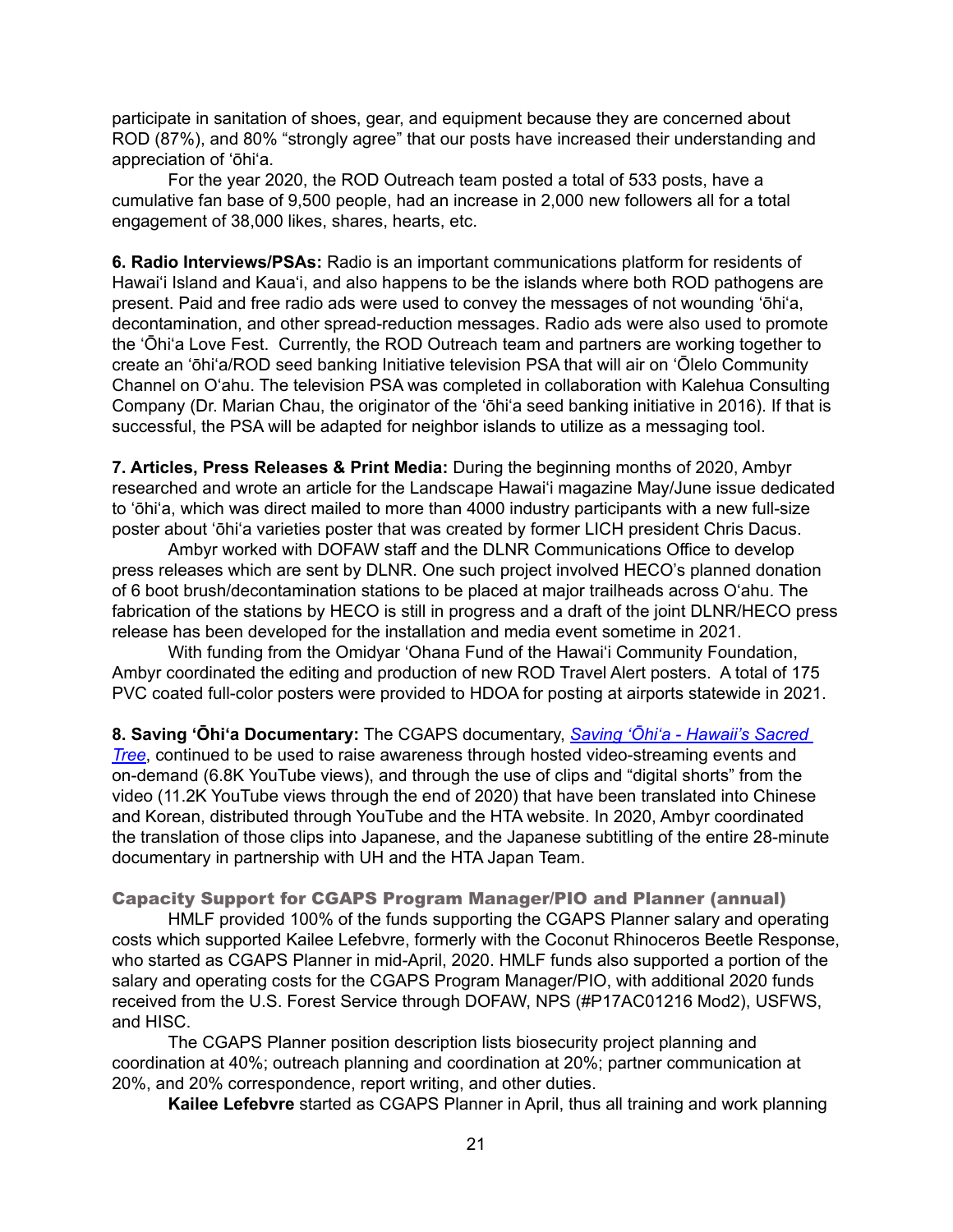was conducted via videoconference. Similar to previous Planners, Kailee was assigned the review and updates to the CGAPS website, which helped her familiarize herself with the different projects and issues. Kailee also took responsibility for organizing the CGAPS General Meetings, monthly staff meetings with the Chair, and listserve maintenance.

 In the summer, Kailee conducted the first-ever CGAPS participant survey to assess satisfaction and explore areas of improvement with the format and content of CGAPS General Meetings, CGAPS website, and communications through the listserv. A total of 29 responses were gathered, with just



*Kailee Lefebvre organized and hosted monthly CGAPS staff meetings and prepared agendas and speakers for the CGAPS General Meetings (photo above), which are open to the public.* 

over 20% each from federal, state, and non-governmental organizations, 10% from academia, and minimal business and public representation. The number of years participating in CGAPS General Meetings showed a good range of experience, with 38% having participated for more than six years, 38% for 1-5 years, and 24% for less than a year. Results showed that respondents overwhelmingly value CGAPS General Meetings, with 90% rating them at least an "8" out of a maximum score of 10. Respondents listed the opportunity to learn about issues from a variety of agencies and the opportunity to engage and network with other participants as the top two of the reasons they value CGAPS General Meetings. During this year of COVID, the loss of in-person networking space and time, and the benefits of unstructured "water cooler moments" led CGAPS to assess and begin to implement possible solutions such as opening the meeting platform early and staying late for anyone wanting to catch up.

 In support of Strategy 7, public engagement, Kailee conducted foundational work to engage the willing public in advocacy, with the goal of building a network of community voices to support invasive species and related conservation priorities. Kailee initiated conversations between partners in the invasive species community to assess needs and barriers, and also engaged the leaders of groups that have successfully planned and conducted advocacy education programs. There appears to be a need for more engaging resources and opportunities to learn about and practice civic engagement, and a willingness to work together to try to address these and other barriers. Next steps will likely include some targeted surveys and social science planning for designing an engagement pilot program.

 Kailee supported work in other areas of CGAPS, including with the ROD and LFA outreach teams to support outreach plans and implementation. As the former Outreach Specialist for the Coconut Rhinoceros Beetle (CRB) Response, Kailee provided continuity for outreach efforts by working with the new CRB Outreach Specialists to develop resonant and targeted messages for partners, businesses, and the public, and helped to produce content for new CRB branding, printed material, and the program's first ever social media and web pages.

**Christy Martin** continued as the Program Manager/PIO, responsible for public and policy maker outreach and media-related duties (50%); staff direction and supervision, partnership coordination, and partner project support services (25%); grants and reports, planning, and project management (20%); and other duties as assigned (5%). In this position, Christy continued to supervise and guide the CGAPS staff and contractors, work with fiscal staff and administrators on procurement and contracting, and assist the CGAPS Chair and Steering Committee, all in support of the partnership and to advance action on the 2025 Strategies.

 Christy continued to provide support to agencies by organizing and hosting the O'ahu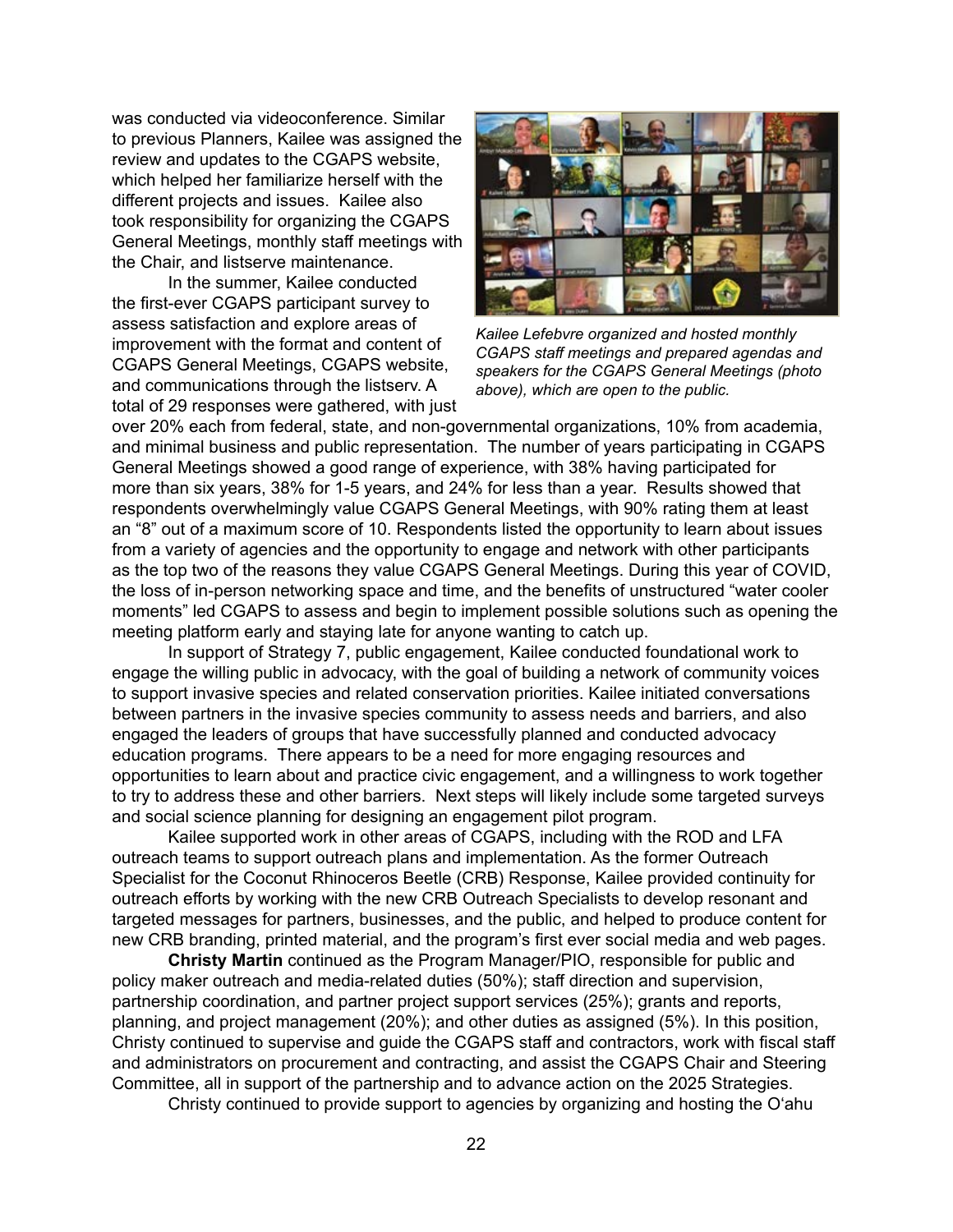LFA Incident Command System meetings, and by participating in the ROD Outreach Working Group, chairing the HISC Public Outreach Working Group (now Strategy 7), chairing the LFA Outreach Working Group, and serving as a steering committee member for DAR's Ballast Water and Hull-fouling program, as part of the planning team for the Birds, Not Mosquitoes landscapescale mosquito control project, and several other projects related to the Strategies. Christy has been a board member of the Landscape Industry Council of Hawai'i since 2011, and in 2020 partnered with former LICH president Chris Dacus to plan and edit a special issue of the Hawai'i Landscape magazine on 'ōhi'a.

 Continuing work that started in 2019, Christy participated as part of the core team to advance knowledge, understanding, communication, and attention on the synergistic effects of climate change and invasive species. In 2020, the core team planned and hosted two webinars and a workshop during the Hawai'i Conservation Conference, which engaged hundreds of researchers and resource managers from the different disciplines. Following the lead of the Northeast Regional Invasive Species and Climate Change (Northeast RISCC) management network, this new group will be called the Pacific Regional Invasive Species and Climate Change (Pacific RISCC) management network, and the core team will be expanded to include climate change and invasive species experts from other Pacific islands. Other regional RISCCs are also in the early formation stage.

 In support of the University of Hawai'i PCSU and RCUH, Christy supported links between the University and the community and invasive species work through lectures, informal advising, and other communications with students and faculty.

#### **HISC Project: Stop the Ant Month, A Statewide Outreach Campaign on the Little Fire Ant**

 CGAPS staff continued to provide outreach and communications support to HDOA, the lead agency for responding to Little Fire Ants (LFA) through the Public Outreach Working Group (Strategy 7, Engaged and Supportive Community). In 2020, Christy and working group partners from KISC, OISC, MISC, BIISC, DOFAW, and the Hawai'i Ant Lab coordinated the 6th annual Stop the Ant Month campaign in October, with input from HDOA. Through the HISC,

CGAPS received \$15K to support materials, supplies, and media communications to promote public awareness and engagement in collecting and submitting ant samples for identification. As in past years, this group worked together to analyze past messages and methods, the barriers to success, potential benefits, and other information to plan and implement the 2020 campaign.

 The working group updated the collaborative [www.StopTheAnt.org](http://www.StopTheAnt.org) website with the latest infestation information for each island, and to ensure that messaging is consistent throughout the



*The call-to-action for Stop the Ant Month is to collect ants and send them to offials for identification, but including instructions on how to collect ants and where to send them is too complex for short ads, so all calls-to-action include urging people to visit www.StopTheAnt. org. In October 2020, 3,159 people visited the website (blue line) compared to 377 in 2019 (orange line).*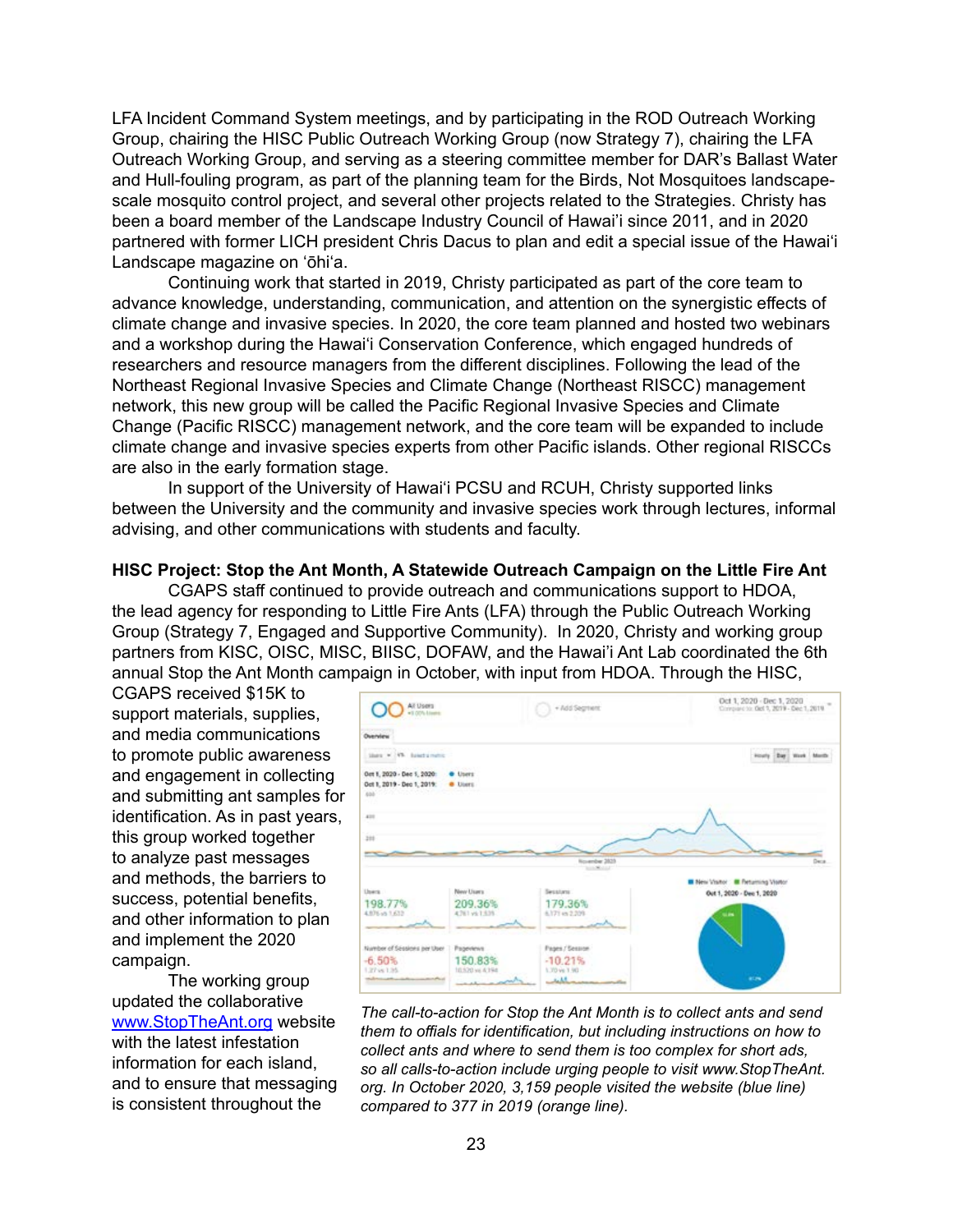outreach materials. The website is also referenced in most outreach and communication pieces as the site to visit for more information, including how to collect ants and where to submit ant samples. In 2020, there were 3159 visits to the site during October, compared to 446 visits to the site during the same period in 2019, an 800% increase.

 As in previous election years, the working group again drafted a letter to elected officials and candidates in county councils, and in the State House of Representatives and Senate, requesting their help sending LFA information to their constituents. The letter provided a variety of outreach materials to select from, including a short article, informational bullet points, and an [infographic](http://stoptheant.org/wp-content/uploads/Check-Your-Plants-for-Ants.pdf) that OISC developed which was formatted for use in e-newsletters. Several officials included one or more pieces of the information in their newsletters or social media posts, and Senator Ke'ohokalole's weekly e-news contained the infographic multiple times in October.

 Each year the group's social media presence and activity has generated increasing amounts of attention and engagement. In his new position as DOFAW Outreach Coordinator, Josh Atwood worked with the group to plan, produce, film, and edit an engaging [one-minute](https://vimeo.com/465502201) [video](https://vimeo.com/465502201) call-to-action, which was also edited into a 30 second ad. With HISC funds, CGAPS contracted KHON to run the 30-second video as "pre-roll"—the short ad that runs before ondemand video news stories—and to post the video to Facebook and manage social media engagement on the post. The video also ran as a PSA on 'Ōlelo. Part of the advertising package included a short television interview about Stop the Ant Month for *Living 808,* which aired twice during October.

 Additional content for the StopTheAnt Facebook and Instagram accounts were developed and scheduled by BIISC and OISC staff. The video, posts, and island-specific social media posts were also produced and shared by individual ISCs, HAL, and DOFAW to their own social media channels.

| <b>STA Advertising</b><br><b>Measure</b>                           | <b>KHON Pre-roll</b>                          | <b>KHON FB</b> | <b>STAFB</b>                           | <b>STA IG</b> |
|--------------------------------------------------------------------|-----------------------------------------------|----------------|----------------------------------------|---------------|
| # of Posts                                                         | 1 30-sec video                                | 1 30-sec video | 29                                     | 25            |
| Impressions (# of<br>times content is<br>displayed)                | 90, 440 (47,585)<br>to completion,<br>52.62%) | 129,140        |                                        |               |
| Reach (# of people<br>who see the<br>content)                      |                                               |                | 73,176                                 | 2,667         |
| Conversion &<br>Engagement<br>(Clicks, likes,<br>shares, comments) | 145 (CTR.16%)                                 | 6,181 (4.79%)  | 948 (198 shares;<br>5.9%               | 240 (6.4%)    |
| Cost                                                               | \$3,500                                       | \$1,500        | \$90 (boosts, not<br>incl. staff time) |               |

*Table 2. The Stop the Ant camaign used a fun and engaging 30-second video to ask people to collect ants from their property and submit them for identification and to visit the website for a free test kit and more information. The pre-roll numbers are interesting because viewers could skip the ad after the first 15 seconds, yet more than half did not skip the ad. On KHON's Facebook account, the video engaged 6,181 people. Website traffic increased 800% over the same period in 2019.* 

 October demographics for KHON social media showed that for each of the age groups (18-24, 25-34, etc.), the percent of people clicking the video to learn more increased with each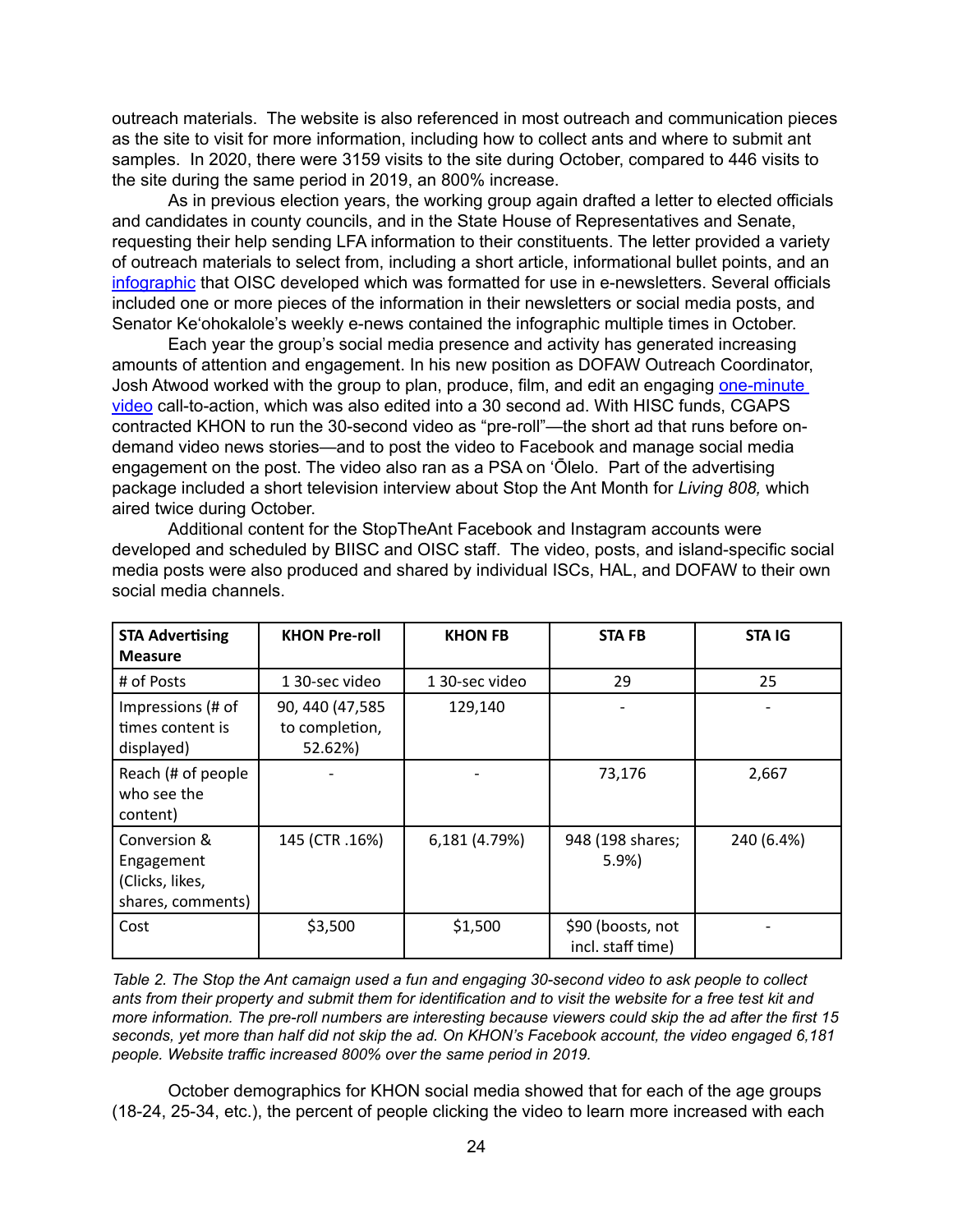age group. Of the 129,140 impressions 80,824 were male with a 22.58% CTR, while 47,298 were female with a 30.53% CTR. Review of the KHON social media interactions showed that it reached beyond our normal collective sphere, and the demographic information can be used to better target future communication strategies. For ISC posts, memes were popular for both Facebook and Instagram, while the animated "did you know" video did well on Instagram. Strategy over volume of posts will be a goal for 2021.

 HISC funds also supported the purchase of radio broadcasting time to run LFA information ads on multiple stations for a total of 246 announcements on Kaua'i and 412 on Hawai'i Island. On Maui, direct mail postcards were selected as the primary communication tool, with 4500 postcards produced and direct mailed to neighborhoods resulting in 38 samples submitted to date. Additional direct mail postcards are being planned on Maui and O'ahu which will target the neighborhoods where LFA have been found, to support efforts to delimit infestations, identify additional infestations, or communicate the importance of the issue to the community.

 Early in 2020, the group prepared supplies by working with a local printer to produce approximately 10,000 test kit envelopes tailored for use in each county. In September, each ISC and HAL had a different mix of distribution points for the kits. For example, on O'ahu, kits were provided for checkout counters at the Hale'iwa, Lā'ie, and Kāne'ohe Ace Hardware stores, the Pearl City Home Depot, and at Ko'olau Farmers in Kāne'ohe and Kailua. HAL distributed 160 kits to garden supply/pesticide distributors and 60 kits to community groups. On Kaua'i, kits were distributed island-wide for pickup by the public at all six Kaua'i libraries who again agreed to help despite being under partial lockdown and were limited to curb-side service only during October. An initial 35 kits were distributed to each site, and three sites requested a second delivery, for a total of 300 kits distributed. In addition, kits were mailed out when requested by people via 643pest.org. Hawai'i island HAL and HISC staff that manage online reports to 643- PEST.org piloted the use of thin chipboard sticks in the test kits to reduce the occasional issues that some residents have reported when mailing samples. A total of 10,200 sticks were ordered, at a cost comparable to the coffee stir sticks currently used, and staff mentioned the reduced postage cost for mailing requested kits with the new style of sticks.

 Between Oct. 1 and Nov. 15, there were 331 calls about ants and 212 samples submitted for identification. Three samples from O'ahu residents were identified as LFA.

| Partner                                                          | Calls, emails, reports        | <b>Samples Submitted</b> |  |  |
|------------------------------------------------------------------|-------------------------------|--------------------------|--|--|
| Podio (data primarily for O'ahu,<br>incl. HDOA, HAL-O'ahu, OISC) | 10                            | 12 (three LFA)           |  |  |
| KISC (info not available for<br>HDOA-Kaua'i)                     | 0                             | 3                        |  |  |
| <b>MISC</b>                                                      | 9                             | 38                       |  |  |
| <b>BIISC</b>                                                     | 10                            | 11                       |  |  |
| 643pest.org                                                      | 11 reports, 58 kits requested | N/A                      |  |  |
| HAL-Hawai'i Island                                               | 233                           | 148                      |  |  |
| <b>Total</b>                                                     | 331                           | 212                      |  |  |

*Table 3. The number of calls and samples submitted to partner agencies between Oct. 1 and Nov. 15, which should capture results of outreach efforts at the end of October and ant samples sent via mail. Previous campaigns also included the samples collected by students during outreach to schools. On O'ahu, there were three samples that contained LFA during the Oct 1-Nov. 15 timeframe, and a fourth positive LFA sample from a kit distributed during the campaign.*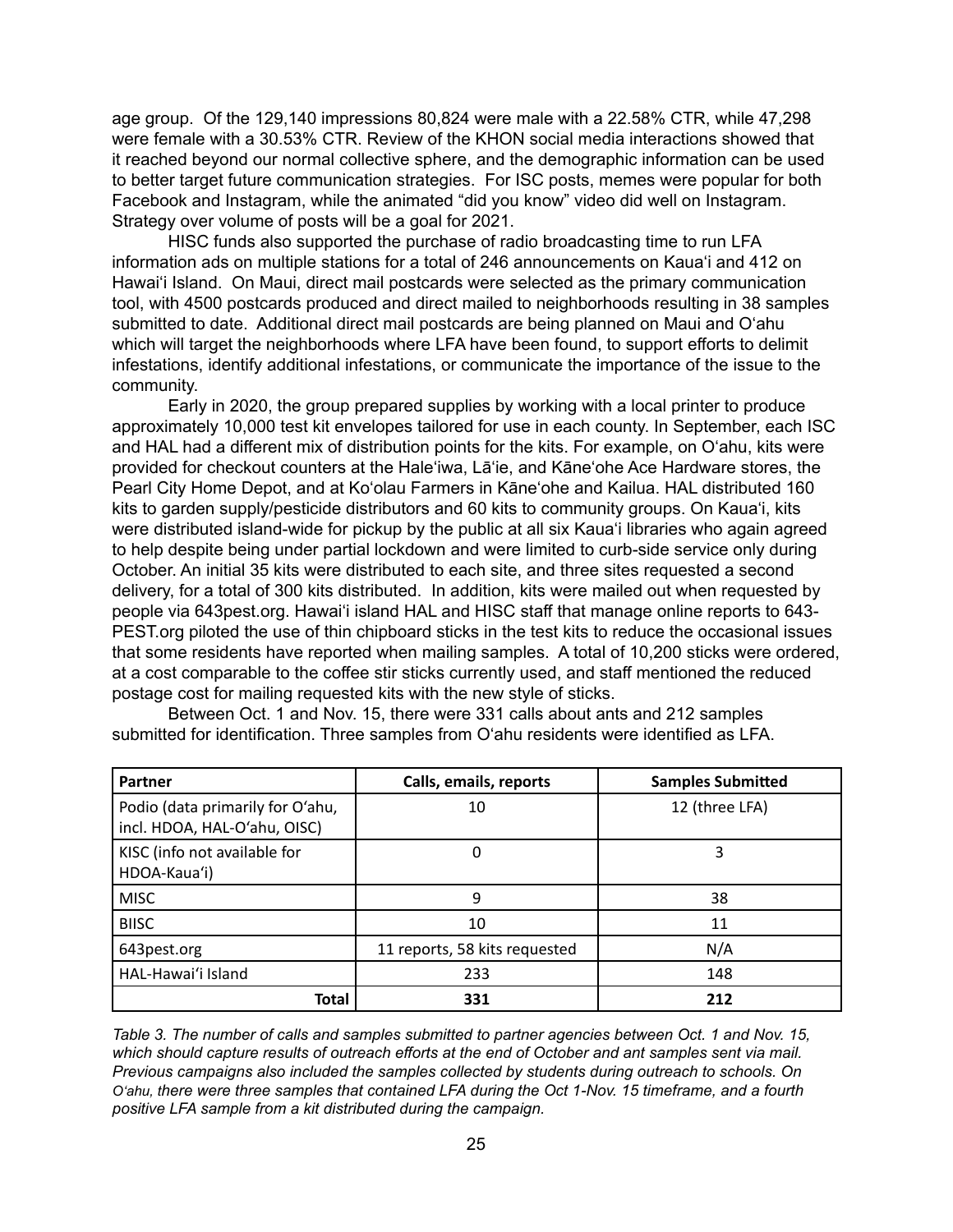# CGAPS Staff Media, Outreach, Presentations, Workshops & Events

Staff participated in a number of outreach opportunities in 2020, with the vast majority of outreach via online video or streaming since March. The following is a list of events where Ambyr Mokiao-Lee (AML), Stephanie Easley (SE), Andrew Porter (AP), Kailee Lefebvre (KL), and Christy Martin (CM) conducted outreach to the public or groups via presentations, workshops, booths at community events, or via radio, print, television, or social media.

- 1/9 Booth (AML, CM): DLNR programs outreach event for legislators at KUPU Ho'okupu Center about 'ōhi'a, ROD, ballast water & biofouling and other invasive species
- 1/14 Presentation (AML): *'Ōhi'a and the Five Things you can do to prevent ROD*, with Q&A for 5th graders at Punahou Elementary School
- 1/15 Opening Day at the Capitol (AML, CM, SE): outreach about ROD and aquatic invasives to Legislators
- 1/21 Booth & television news interview (AML): 'Ōhi'a and ROD booth and interview at the HIBP joint infobriefing



*Ambyr Mokiao-Lee with Senator Gabbard at the Ag Day at the Capitol in January. Community events and in-person outreach was re-imagined and conducted through online video streaming and social media platforms.* 

- 1/21 Presentation (SE): *Federal NAPPRA process for adding Myrtaceae taxa to the restricted list* for UH Law School Administrative Law class
- 1/30 Presentation (AML): *'Ōhi'a and the Five Things you can do to prevent ROD*
- 2/1 Booth (AML): Outreach and activity at Kapalina Homes in Ewa about 'ōhi'a and ROD for Hawai'i Invasive Species Awareness Month
- 2/5 Booth (AML, CM): Ag Day at the Capitol outreach booths on ROD
- 2/14 Workshop (AML): ROD Seed Conservation Workshop
- 2/20-21 Workshop (AML, CM): ROD communications workshop on Hawai'i island for conservation outreach staff from each island
- 2/21 Presentation (CM): LFA info and survey training for BYU Hawai'i biology classes
- 3/4 Presentation (CM): *Challenges for restoration of invaded Hawaiian wet forest ecosystems* for the Weed Science Society of America annual conference
- 3/10 Presentation (AML): 'Ōhi'a presentation to the three kindergarten classes
- 3/16 Newspaper interview (CM): Silent [danger](https://www.thegardenisland.com/2020/03/16/hawaii-news/silent-danger-lurks/) lurks, in The Garden Island.
- 4/24 Lei Kit Giveaway (AML): Lei kit giveaway of alternative plants for use for lei during Native Hawaiian Plant Month
- 4/25 Keiki Kit Giveaway (AML): Lei kit giveaway of 'ōhi'a products produced by 'ōhi'a outreach team to keiki around the state for Native Hawaiian Plant Month
- 4/25 Presentation (AML): Presentation about 'ōhi'a on 'Ōhi'a Lehua Day for Native Hawaiian Plant Month
- 5/1 Article (AML, CM): *Where to buy 'ōhi'a*, in the [Special](https://www.khon2.com/local-news/ohia-love-fest-bringing-awareness-to-hawaii-forest-disease/) 'Ohi'a Issue of the Hawai'i Landscape Magazine
- 5/8 Workshop (AML): 'Ōhi'a-free lei making workshop
- 5/13 CGAPS 2nd Quarter General Meeting (all). There was no first quarter meeting.
- 5/15 Workshop (AML): 'Ōhi'a-free lei making workshop
- 5/20 Presentation (CM, SE): Hosted screening of Saving ʻŌhiʻa, followed by Q&A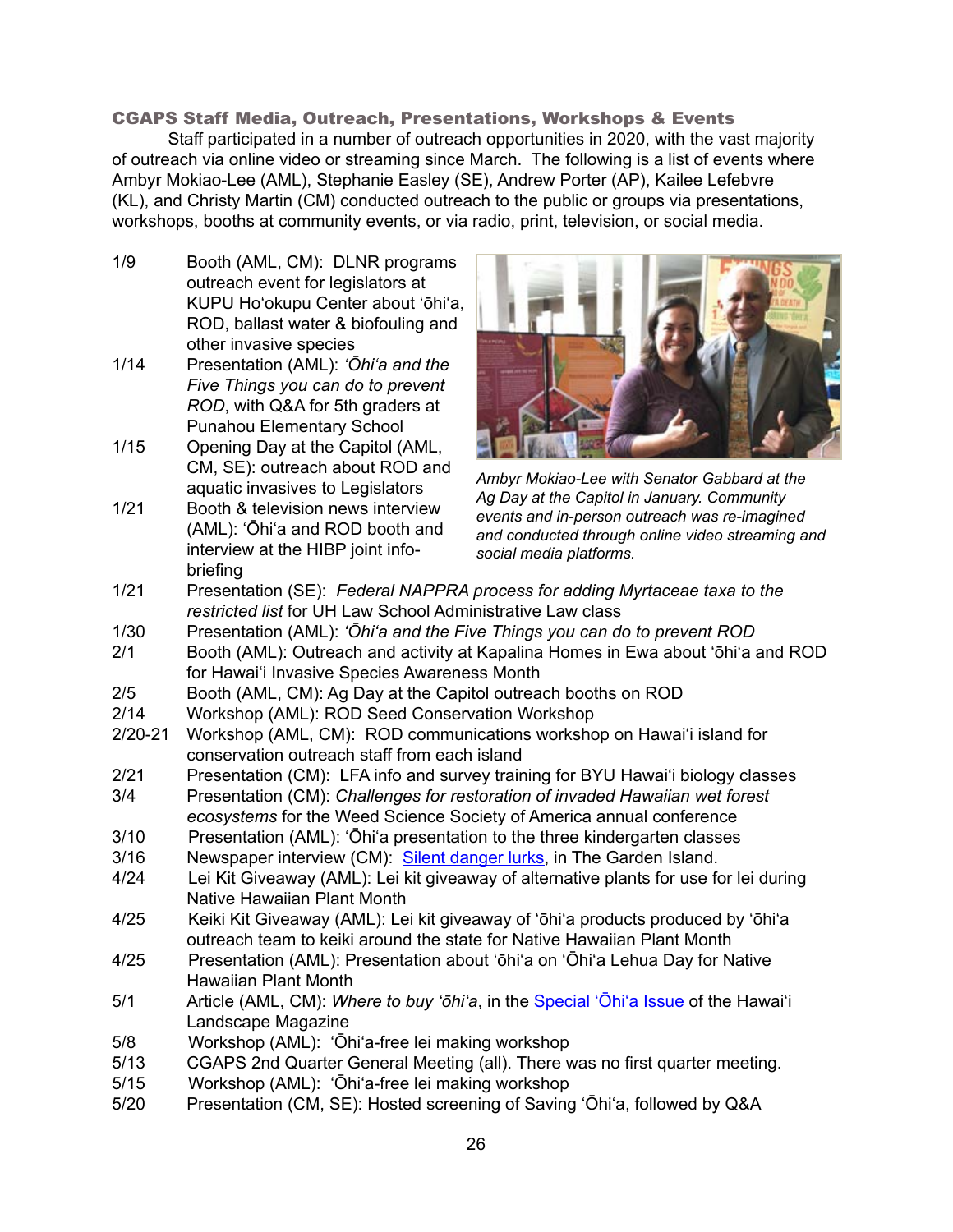- 5/22 Workshop (AML): 'Ōhi'a-free lei making workshop
- Workshop (AML): 'Ōhi'a-free lei making workshop
- 7/31 Workshop (AML): 'Ōhi'a-free lei making workshop
- Presentation (AML): Presentation to UH botany class on 'ōhi'a and ROD
- 8/13 Presentation (CM): *History of the HPWRA and Plant Pono* for Ka'ulunani Urban & Community Forestry Program Board
- 8/18 Presentation (CM): *Tale of two pests: examples from the battle against invasive species in Hawai'i* for the American Chemical Society annual conference
- 9/2 Presentation (CM): Speak for the trees! How to participate in the State lawmaking *process* for the Nāhululeihiwakuipapa Workshop at the Hawai'i Conservation **Conference**
- 9/3 Presentation (AP): *Exploring Partnerships to Expand Pacific Island Jurisdictions' for Environmental Law and Policy* at the Hawai'i Conservation Conference
- 9/14 Presentation (AML): *Watershed management and forestry* for Kapolei High School
- 9/28 Presentation (AML): *Invasive species and native forests* for Kapolei High School
- 10/1 CGAPS 3rd Quarter General Meeting (all)
- 10/5 Presentation (AML): Presentation to educators from Project Learning Tree about 'ōhi'a and ROD resources available for different age groups
- 10/9 Television interview (CM): *[October](https://www.khon2.com/local-news/october-is-spot-the-ant-stop-the-ant-month/)  [is Stop the Ant Month](https://www.khon2.com/local-news/october-is-spot-the-ant-stop-the-ant-month/)* on Living 808, KHON
- 10/13 Presentation (CM): *Natural history of Hawai'i, HPWRA, and Plant Pono* for UH Landscape Architecture class
- 10/18 Newspaper interview (CM): *[Invasive](https://www.staradvertiser.com/2020/10/18/features/hawaii-gardens/hawaii-gardens-invasive-avocado-lace-bugs-wreak-havoc-on-prized-trees/)  [avocado lace bugs wreak havoc on](https://www.staradvertiser.com/2020/10/18/features/hawaii-gardens/hawaii-gardens-invasive-avocado-lace-bugs-wreak-havoc-on-prized-trees/)  [prized trees](https://www.staradvertiser.com/2020/10/18/features/hawaii-gardens/hawaii-gardens-invasive-avocado-lace-bugs-wreak-havoc-on-prized-trees/)* in the Honolulu Star **Advertiser**
- 10/19 Presentation (AML): *'Ōhi'a and ROD* for Kapolei High School
- 10/21 Presentation (CM): *Invasive species and NGOs* for UH Marine Option Program seminar class



*Stop the Ant Month and the importance of collecting and submitting ants was featured on* Living 808 *with Tannya Joaquin which ran in the morning and evening prime time on KHON 2.* 

- 10/23 Presentation (AP, SE): *Analysis of the proposed EPA National Performance Standards for Discharges Incidental to the Normal Operation of a Commercial Vessel* for HISC Brown Bag
- 11/2 Presentation (AML, CM): *Speak for the trees! How to participate in the legislative process* for Kapolei High School
- 11/5 Presentation (CM): *Ballast Water & Biofouling Risks and Regulations* for UH Botany 350 students
- 11/6 Presentation (AP): Presented and participated in the Environ-mentors Event hosted by the William S. Richardson School of Law, Environmental Law Society for mentoring students interested in careers in environmental law
- 11/16 Crafting Video for 'Ōhi'a Love Fest (AML): Created a [YouTube](https://www.youtube.com/watch?v=SgWah8c-Pn4&feature=youtu.be) video for children to follow along with crafting sessions
- 11/17 Presentation (AML, CM): Hosted screening of Saving ʻŌhiʻa, followed by Q&A for ʻŌhiʻa Love Fest
- 11/18 Presentation (AML): Moderator for one of the 'Ōhi'a Love Fest webinars entitled: The Importance of 'Ōhi'a: Past and Present